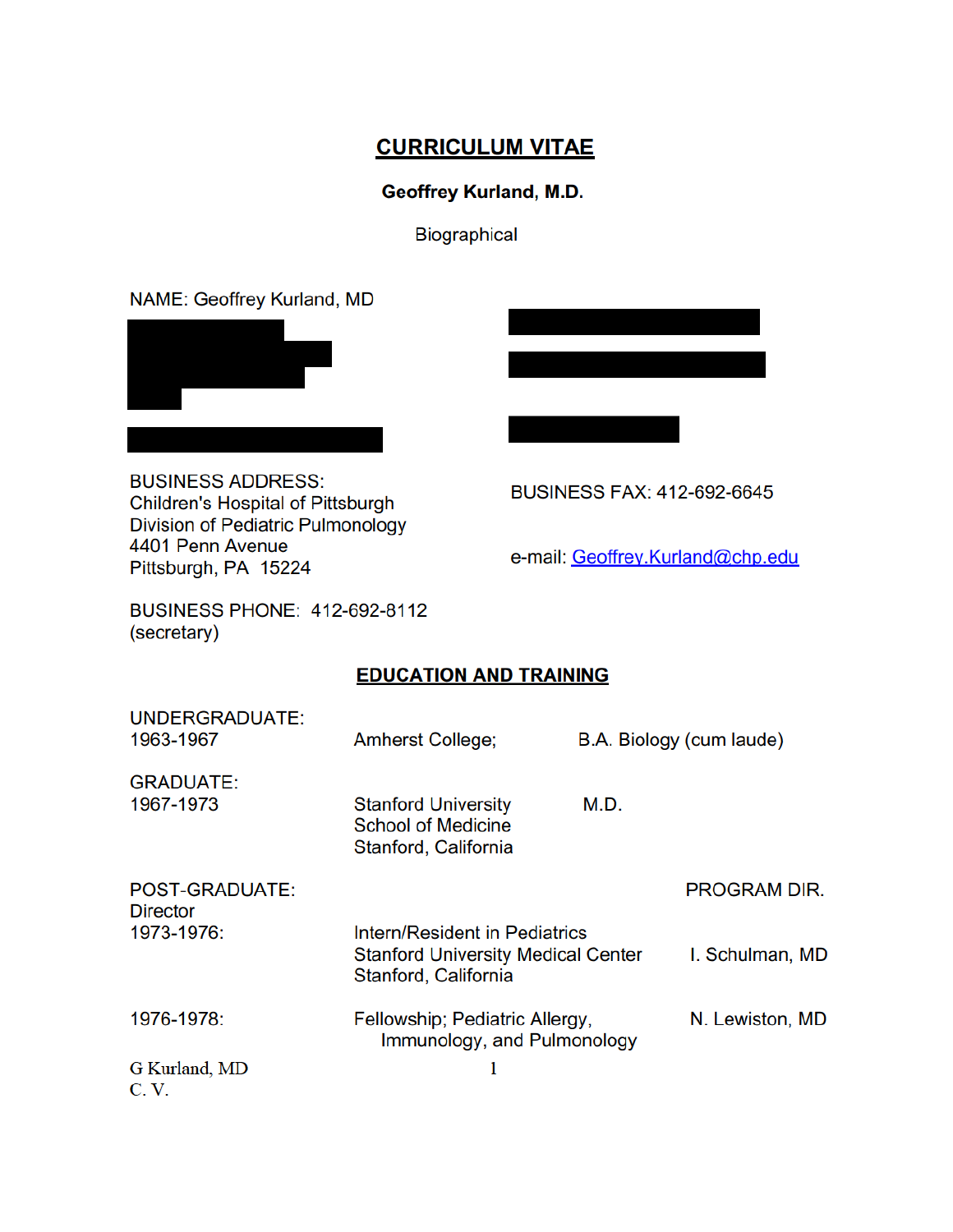|            | <b>Children's Hospital at Stanford</b><br><b>Stanford University Medical Ctr.</b><br>Stanford, California                                                                               |                     | a/o 11/30/09                            |
|------------|-----------------------------------------------------------------------------------------------------------------------------------------------------------------------------------------|---------------------|-----------------------------------------|
| 1978-1981: | Fellowship; Research & Clinical Fellow<br><b>Adult/Pediatric Pulmonology</b><br>Departments of Medicine & Pediatrics<br><b>Stanford University Medical Ctr.</b><br>Stanford, California |                     | N. Lewiston, MD<br>&<br>E.D. Robin, MD  |
|            | <b>APPOINTMENTS AND POSITIONS</b>                                                                                                                                                       |                     |                                         |
| 1976-1978  | <b>Children's Hospital Stanford</b><br><b>Stanford University Medical Ctr.</b><br>Pediatric Allergy/Immunology and<br><b>Respiratory Medicine</b><br>Stanford, California               |                     | Fellow                                  |
| 1978-1981  | Department of Medicine<br><b>Stanford University Medical Ctr.</b><br><b>Pulmonary Division</b><br>Stanford, California                                                                  |                     | Fellow                                  |
| 1981-1988  | Department of Pediatrics<br>University of California, Davis<br><b>School of Medicine</b><br>Davis, California                                                                           | Asst. Professor     |                                         |
| 1986-1988  | California Primate Research Ctr.<br>University of California, Davis<br>Davis, California                                                                                                | Member              |                                         |
| 1981-83    | Univ. of California, Davis                                                                                                                                                              |                     | Acting Director, PICU                   |
| 1981-88    | Univ. of California, Davis<br><b>Department of Pediatrics</b>                                                                                                                           | Director,           | <b>Pediatric Pulmonology</b>            |
| 1983-88    | Univ. of California, Davis                                                                                                                                                              | Director, Pediatric | <b>Flexible Bronchoscopy</b><br>Service |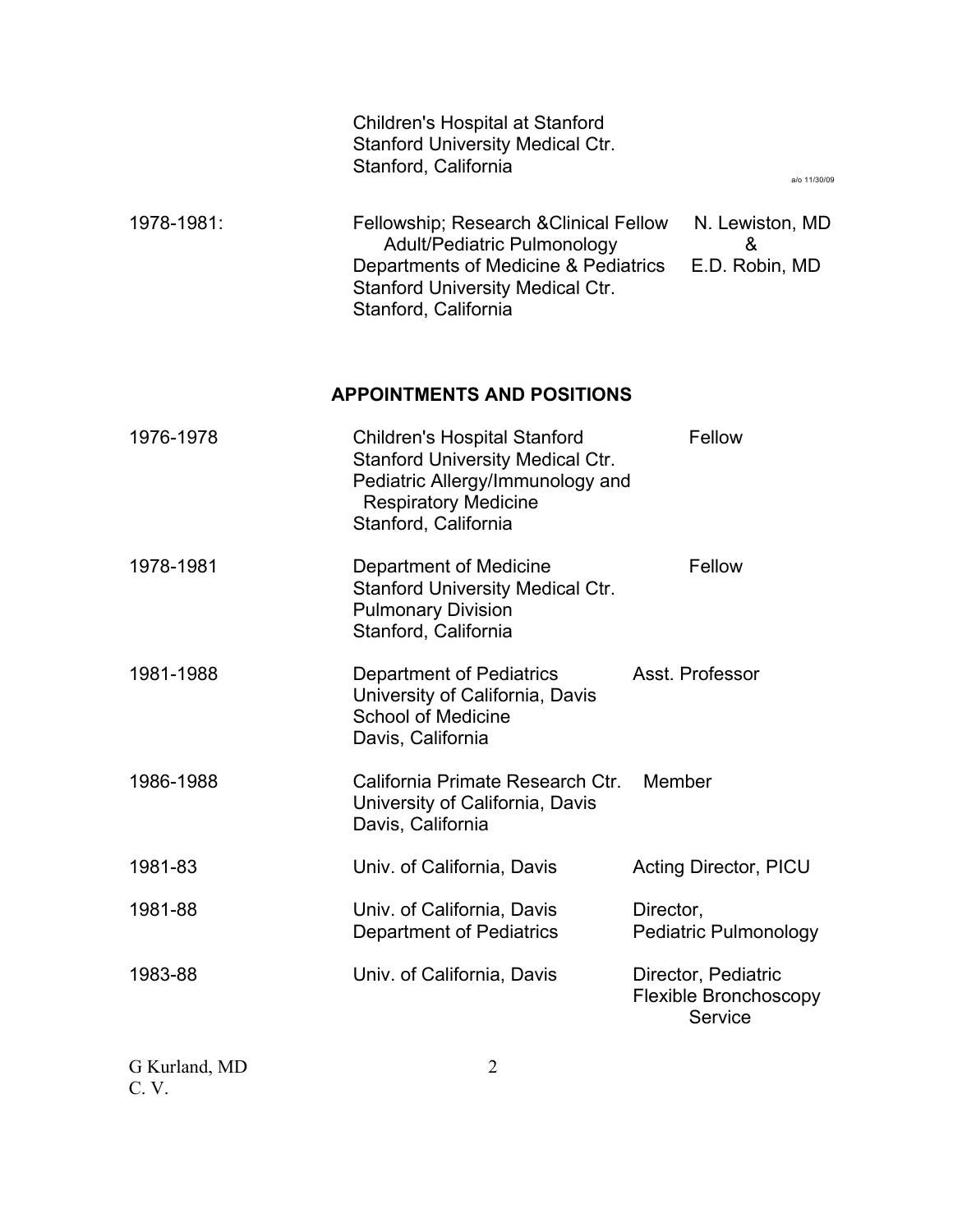| 1988-97    | Department of Pediatrics<br>University of Pittsburgh | Assoc. Prof of<br><b>Pediatrics</b>                           |
|------------|------------------------------------------------------|---------------------------------------------------------------|
| 1998--     | Department of Pediatrics<br>University of Pittsburgh | <b>Prof. of Pediatrics</b>                                    |
| 1990--     | Children's Hospital of Pittsburgh                    | Director, Pediatric<br>Flexible Bronchoscopy<br>Service       |
| 1992--     | Children's Hospital of Pittsburgh                    | Director, Pediatric<br><b>Pulmonary Transplant</b><br>Program |
| 1992--2009 | Children's Hospital of Pittsburgh                    | Director of Pediatric<br>Pulmonology<br>Fellowship            |

# **CERTIFICATION AND LICENSURE**

| <b>American Board of Pediatrics</b>                           | 1978                      |
|---------------------------------------------------------------|---------------------------|
| American Board of Allergy and Clinical Immunology.            | 1979                      |
| American Board of Pediatric Pulmonology<br>(re-certification) | 1986<br>1995, 2002, 2012. |

# **MEMBERSHIPS IN PROFESSIONAL AND SCIENTIFIC SOCIETIES**

| Alpha Omega Alpha                                                   | 1972--    |
|---------------------------------------------------------------------|-----------|
| Northern California Pediatric Intensive<br><b>Care Unit Network</b> | 1978-1988 |
| American Academy of Pediatrics<br>(Membership # 121752)             | 1979--    |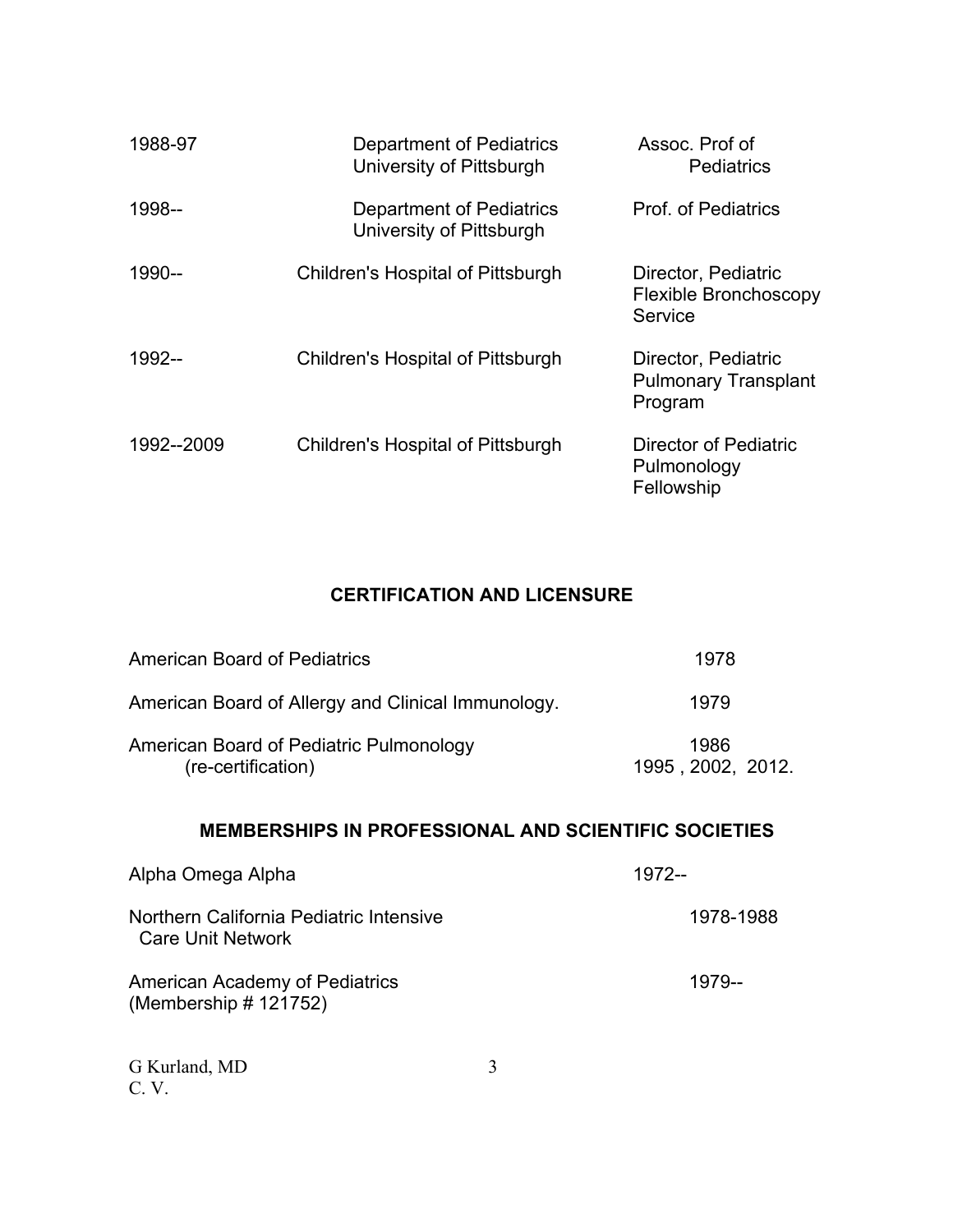| American Lung Association of California                                  |       | 1980-1988          |
|--------------------------------------------------------------------------|-------|--------------------|
| <b>American Thoracic Society</b><br>(Membership # 40 00 00 69 35)        |       | 1980--             |
| <b>California Thoracic Society</b>                                       |       | 1980-1988          |
| <b>Pittsburgh Pediatric Society</b>                                      |       | 1988               |
| Pennsylvania Thoracic Society                                            |       | 1989--             |
| <b>European Respiratory Society</b>                                      |       | 1996-              |
| International Society for Heart and Lung Transplantation                 |       | 1995-              |
| <b>Pediatric Pulmonary Training Directors Association</b><br>(President) |       | 1995-<br>1998-2000 |
| <b>American Pediatric Society</b>                                        |       |                    |
| American Society of Transplant Physicians                                |       | 1998-              |
| International Pediatric Transplantation Association                      | 2000- |                    |
| <b>HONORS</b>                                                            |       |                    |
| <b>Medical Scientist Training Program</b>                                |       | 1968-1973          |
| Alpha Omega Alpha                                                        | 1972  |                    |
| Faculty Teaching Award, University of<br>California at Davis             |       | 1981-1982          |
| Recipient, Friend of the Trail Award,                                    |       | 1993               |

LAURA DAVIES FOUNDATION FELLOWSHIP: National Children's Hospital, Great Ormond Street, London; Manchester Royal Children's Hospital; and Harefield Hospital, Harefield U.K. September 30 - November 14, 1996.

Western States 100 Mile Endurance Run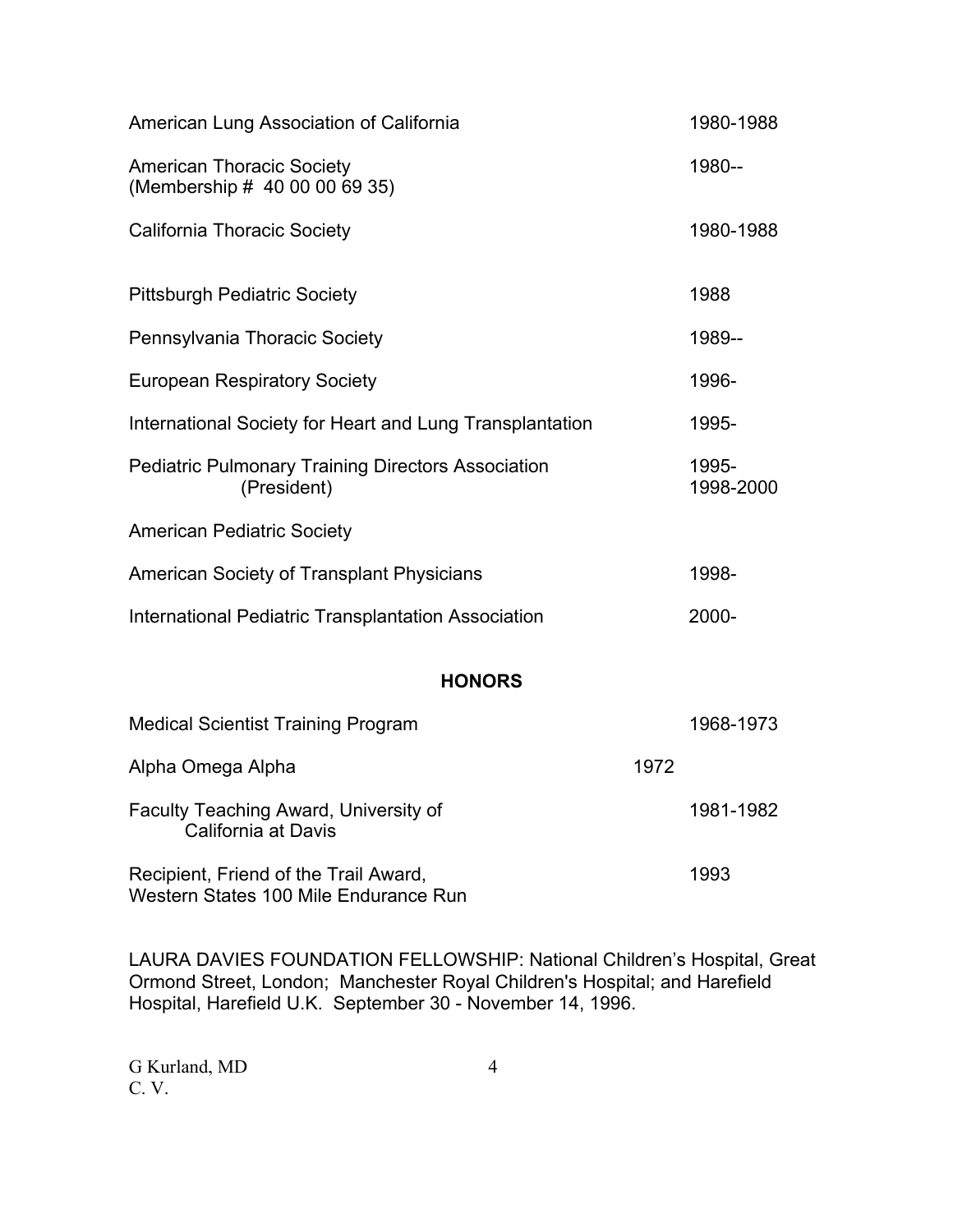| <b>Best Doctors in America</b>                                                                                                                   | 2002, 2016 |  |
|--------------------------------------------------------------------------------------------------------------------------------------------------|------------|--|
| Recipient, Faculty Recognition Award<br>University of Pittsburgh School of Medicine<br>Class of 2003                                             | 2003       |  |
| Recipient, "Outstanding Achievement in Patient Care"<br>Top 25 Physicians, Children's Hospital of Pittsburgh                                     | 2003       |  |
| Visiting Professor: Post Graduate Institute for Medical Education and Research,<br>Chandigarh, India.<br>March 3-10, 2007.                       |            |  |
| "Best Doctors in Pittsburgh"                                                                                                                     | 2009-2020  |  |
| Visiting Professor: "Fourteenth Annual Normal Kretchmer Visiting Professor", Dept.<br>of Pediatrics, Stanford University, September 22-24, 2010. |            |  |
| "Physician of Excellence" Award by the American Lung Association of W.<br>Pennsylvania; October 25, 2013                                         |            |  |

Clinical Educator of the Year, University of Pittsburgh School of Medicine, 2016

Visiting Professor in Pulmonary Medicine, Emory University, Dept. of Pediatrics, Division of Pediatric Pulmonology, Feb 27, 2017

#### **GRANT SUPPORT**

| NIH-RO1<br>$(1994 - 1998)$             | Aerobic Exercise in CF: A One Year Intervention<br>David M. Orenstein, M.D., P.I.                                           | \$1,678,840 |
|----------------------------------------|-----------------------------------------------------------------------------------------------------------------------------|-------------|
|                                        | Genentech Epidemiologic Study of CF<br>(7/1/96-6/30/97) Glenna B. Winnie, M.D., P.I.                                        | \$63,000    |
| <b>Pathogenesis</b><br>$(1995 - 1997)$ | Safety and Efficacy of Tobramycin for Inhalation<br>Timothy D. Murphy, M.D., P.I.                                           | \$85,000    |
| Pathogenesis<br>(Ongoing)              | Multicenter Investigation of Nontuberculous \$9,621.46<br>Mycobacterium in Cystic Fibrosis<br>David M.Orenstein, M.D., P.I. |             |
| <b>GCRC</b>                            | Interleukin-8 (IL-8) Levels in Sputum and Plasma                                                                            | \$13,423.88 |
| G Kurland, MD                          | 5                                                                                                                           |             |

C. V.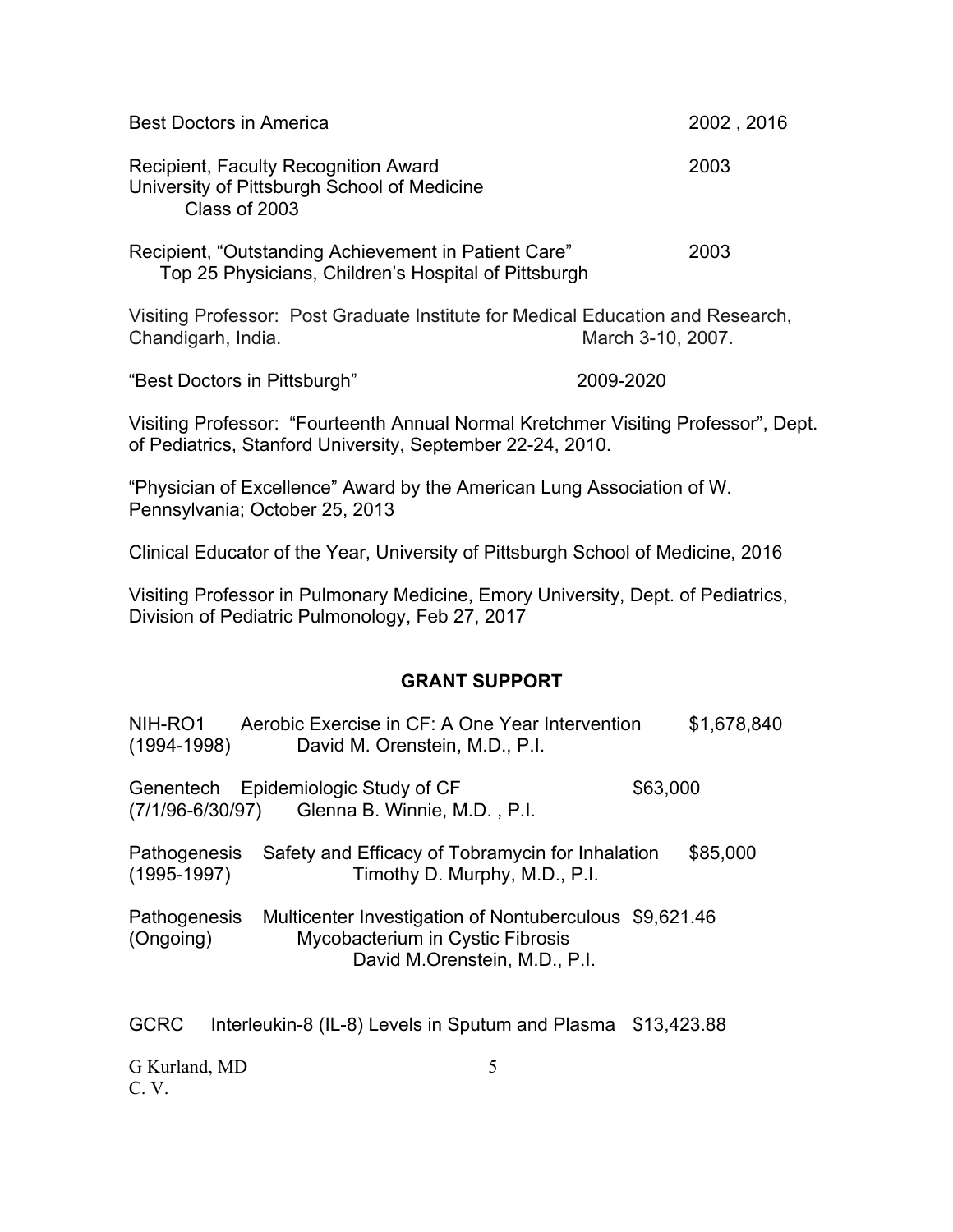| (Ongoing)                         | of Patients Hospitalized with Cystic<br><b>Fibrosis: A Pilot Study</b><br>Geoffrey Kurland, M.D., P.I.                                                                                                                                                                     |                                             |
|-----------------------------------|----------------------------------------------------------------------------------------------------------------------------------------------------------------------------------------------------------------------------------------------------------------------------|---------------------------------------------|
|                                   | Rainbow Babies and Children's Hospital (1997-1998)<br>Evaluation of the Efficacy, Safety, Tolerance<br>and Pharmacokinetics of Meropenem<br>for the Treatment of Acute Pulmonary<br><b>Exacerbations in Patients with Cystic Fibrosis</b><br>David M. Orenstein, M.D., P.I | \$6,300                                     |
| Foundation                        | Cystic Fibrosis C-101 Cystic Fibrosis Center Grant<br>David M.Orenstein, M.D., P.I.                                                                                                                                                                                        | \$99,855<br>$(7/1/96 - 6/30/97)$            |
| <b>American Thoracic Society;</b> | 01/01/2001-12/31/2001:<br>01/01/2002-12/31/2002:<br>Pediatric Sub-Specialty Training and Pediatric Pulmonology as a Sub-Specialty<br>Choice: Implications for Future Recruitment. Geoffrey Kurland, M.D., P.I.                                                             | \$6,936.00<br>\$7,373.00                    |
| <b>American Thoracic Society:</b> | 01/01/2005-12/31/2005<br>Recommendations for the evaluation, diagnosis, and treatment of the child with<br>suspected interstitial lung disease.                                                                                                                            | \$16,781.20<br>Geoffrey Kurland, M.D., P.I. |
|                                   | Subcontract; Children's Hosp. of Los Angeles<br>01/01/2006-<br>Quality of Life in Cystic Fibrosis Patients following Lung Transplantation (Sub-<br>contract to Children's Hosp. of Los Angeles)                                                                            | \$1,500<br>Geoffrey Kurland, MD, local P.I. |
|                                   | Beckwith Institute: 7/2016-6-2017<br>Development of a Game Designed to Teach Pediatric Asthmatic Patients and their<br>Parents about Asthma Prevention Strategies."                                                                                                        | \$46,000                                    |
|                                   | Beckwith Institute: 2020 (dates pending):<br>"Upping The Game: Improving an Educational Tool for Children with Asthma"                                                                                                                                                     | \$20,000                                    |
|                                   | <b>PUBLICATIONS</b>                                                                                                                                                                                                                                                        |                                             |

Refereed Articles: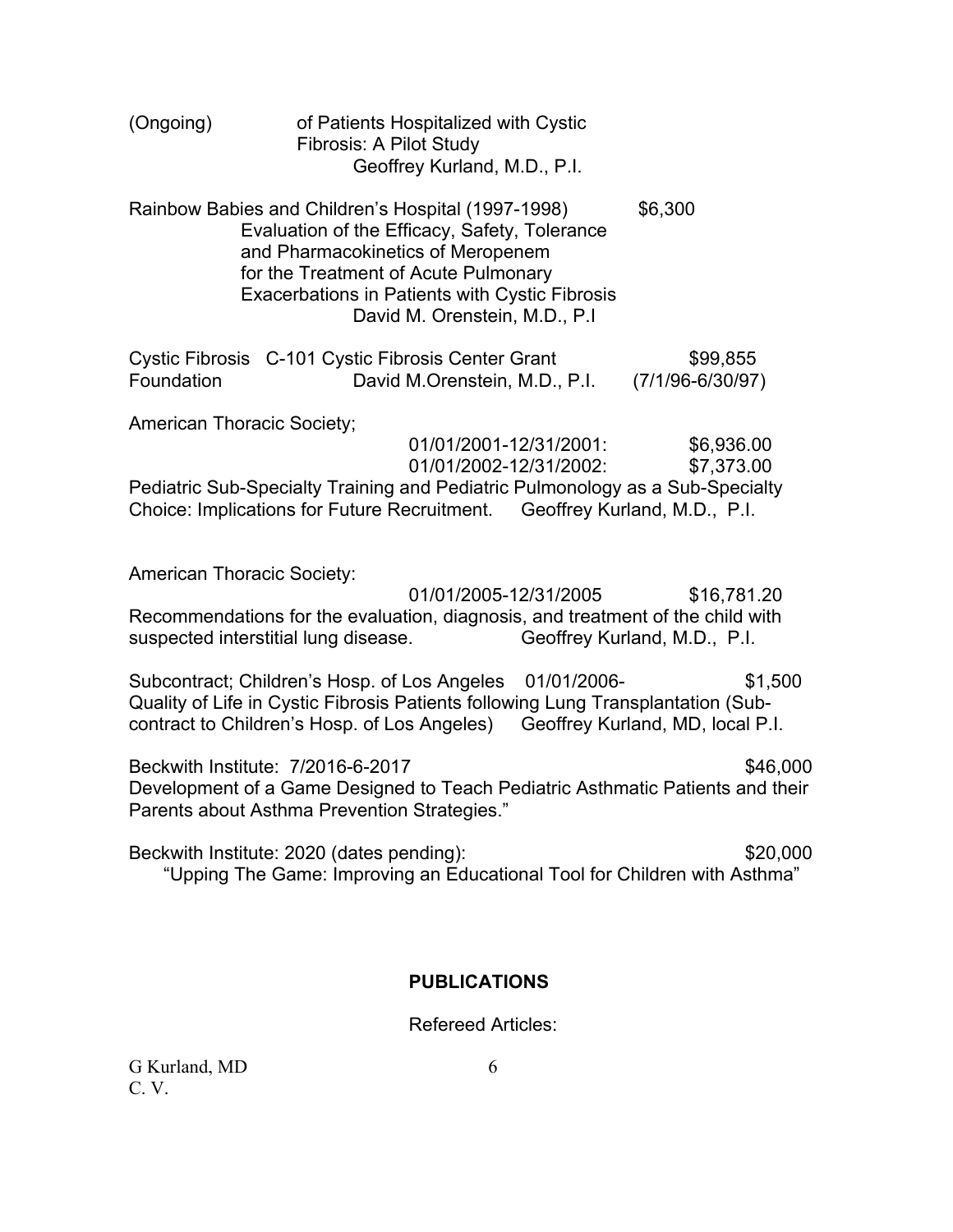1. **Kurland G**, Christensen AK, Huseby RA: Changes in fine structure accompanying estrogen-induces tumorigenesis of Leydig cells in the mouse testes. Cancer Res 1975; 35:1671-1686

2. **Kurland G**, Williams J, Lewiston NJ: Fatal myocardial toxicity during continuous infusion intravenous isoproterenol therapy of asthma. J Allergy Clin Immunol 1979; 63;407-411

3. Guilleminault C, **Kurland G**, Winkler, Miles LE: Severe kyphoscoliosis, breathing and sleep: The "Quasimodo" syndrome during sleep. Chest 1981; 79:626-630

4. Hance AJ, Theodore J, Robin ED, Raffin T, **Kurland** G: Hyperoxic-induced alterations in lung cell structure and function: Effects on cellular cyclic AMP content and comparison to alterations produced by exogenous cyclic AMP. Biochem Biophys Acta 1982; 717:369-375.

5. Watson RD, Cannon RA, **Kurland G**, Cox KL, Frates RC: Selenium responsive myositis during prolonged home total parenteral nutrition in cystic fibrosis. JPEN J Parenteral Enteral Nutr 1985; 9:58-60

6. Cheung ATW, **Kurland G**, Miller ME, Ford EW, Walsh EM: Host defense deficiency in newborn primate lungs. J Med Primatol 1986; 15:37-47

7. **Kurland G**, Mark JD, Halsted CC, Miller ME: Polymicrobial bacterial sepsis and defective neutrophil chemotaxis in an infant with cystic fibrosis. Pediatrics 1986; 78:1097-1101

8. Cox KL, Ward RE, Furgiuele TL, Cannon RA, Sanders KD, **Kurland** G: Orthotopic liver transplantation in patients with cystic fibrosis. J Pediatrics 1987; 80:571-574

9. **Kurland G**, Seltzer J: Anti-diuretic hormone excess in infant botulism. Am J Dis Child 1987; 141:1227-1229

10. **Kurland G**, Cheung ATW, Miller ME, Ayin SA, Walsh E, Cho MM, Ford EW: The ontogeny of pulmonary defenses: alveolar macrophage function in neonatal and juvenile rhesus monkeys. Pediatr Res 1988; 23:293-7

11. Dimand R, Moonen TW C, CS Simon, Bradbury M, Cox KL, **Kurland G**: Adipose tissue abnormalities in cystic fibrosis: Noninvasive determination of mono- and polyunsaturated fatty acids by carbon-13 topical magnetic resonance spectroscopy. Pediatr Res 1988 24(2): 243-246

G Kurland, MD 7 C. V.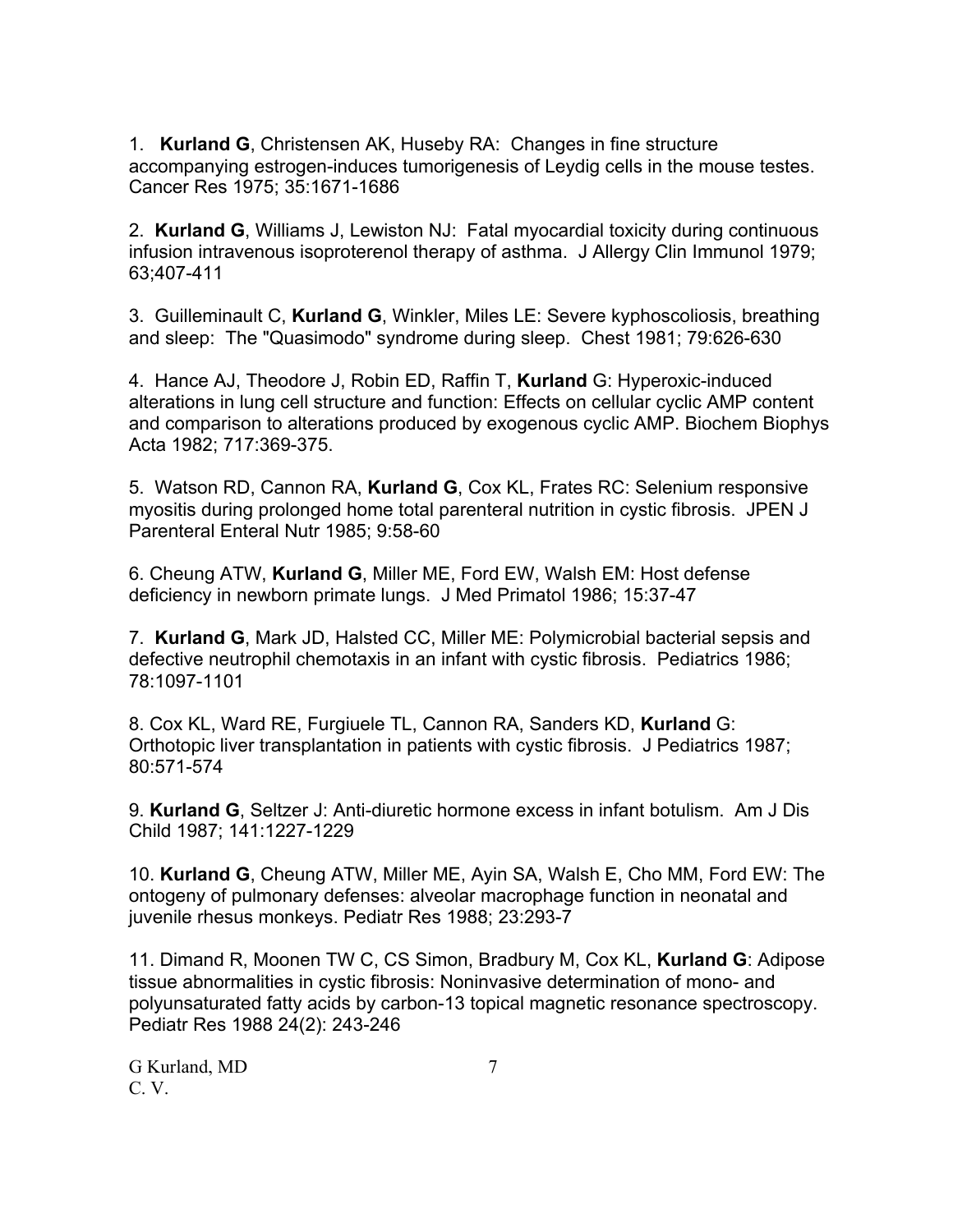12. **Kurland G**, Anderson DA, Mitsouka JC, Marquardt ED: The prediction of intravenous theophylline dosage based on a single, non steady-state concentration: A clinical study in childhood status asthmaticus. Pediatrics 1989; 82(6):880-883

13. Wu R, Martin WR, Robinson CB, St. George JA, Plopper CG, **Kurland G**, Last JA, Cross CE, McDonald RJ, Boucher R. Expression of mucin synthesis and secretion in human tracheobronchial epithelial cells grown in culture. Am J Respir Cell Mol Biol 1990, 3:467-478

14. **Kurland G**, Dauber JH: The deficient migration in vitro of lung macrophages from newborn rats normalizes after three days of maturation in situ. J. Leukocyte Biol 1991; 49:211-213

15. Ricker DH, Gartner C, **Kurland G**: Fatal pulmonary Aspergillosis presenting as an acute eosinophilic pneumonia in a previously healthy child. Chest 1991; 100:875- 877

16. Armitage JM, Fricker FJ, **Kurland G**, Hardesty RL, Michaels M, Morita S, Starzl TE, Yousem SA, Jaffe R, Griffith BP: Pediatric lung transplantation: 1985-1992 and the clinical trial of FK506. J Thoracic Cardiovascular Surg. 1993;105:337-46.

17.Koumbourlis AC, **Kurland G**: Nonbronchoscopic bronchoalveolar lavage in mechanically ventilated infants: Technique, efficacy, and applications. Pediatric Pulmonology 1993; 15;257-262.

18. **Kurland G**, Noyes BE, Jaffe R, Atlas A, Armitage J, Orenstein, DM: Bronchoalveolar lavage and transbronchial biopsy in children following heart-lung and lung transplantation. Chest; 1993;104:1043-1048.

19. McGowan FX, Ikegami M, del Nido PJ, Motoyama EK, **Kurland G**,Davis PJ, Siewers RD, Griffith BP. Cardiopulmonary bypass significantly reduces surfactant activity in children. J Thor & Cardiovasc Surg; 1993, 106;968-77.

20. Orenstein DM, Pattishall EN, Noyes BE, **Kurland G**, Hartigan ER, Yu VL: Safety of Ciprofloxacin in children with cystic fibrosis. Clinical Pediatrics; Aug 1993;504-506

21. Cheung ATW, Moss RB, **Kurland G**, Leong AB, Novick WJ. Chronic Pseudomonas aeruginosa endobronchitis in rhesus monkeys: II. A histopathologic analysis. J Med Primatol; 1993;22;257-262.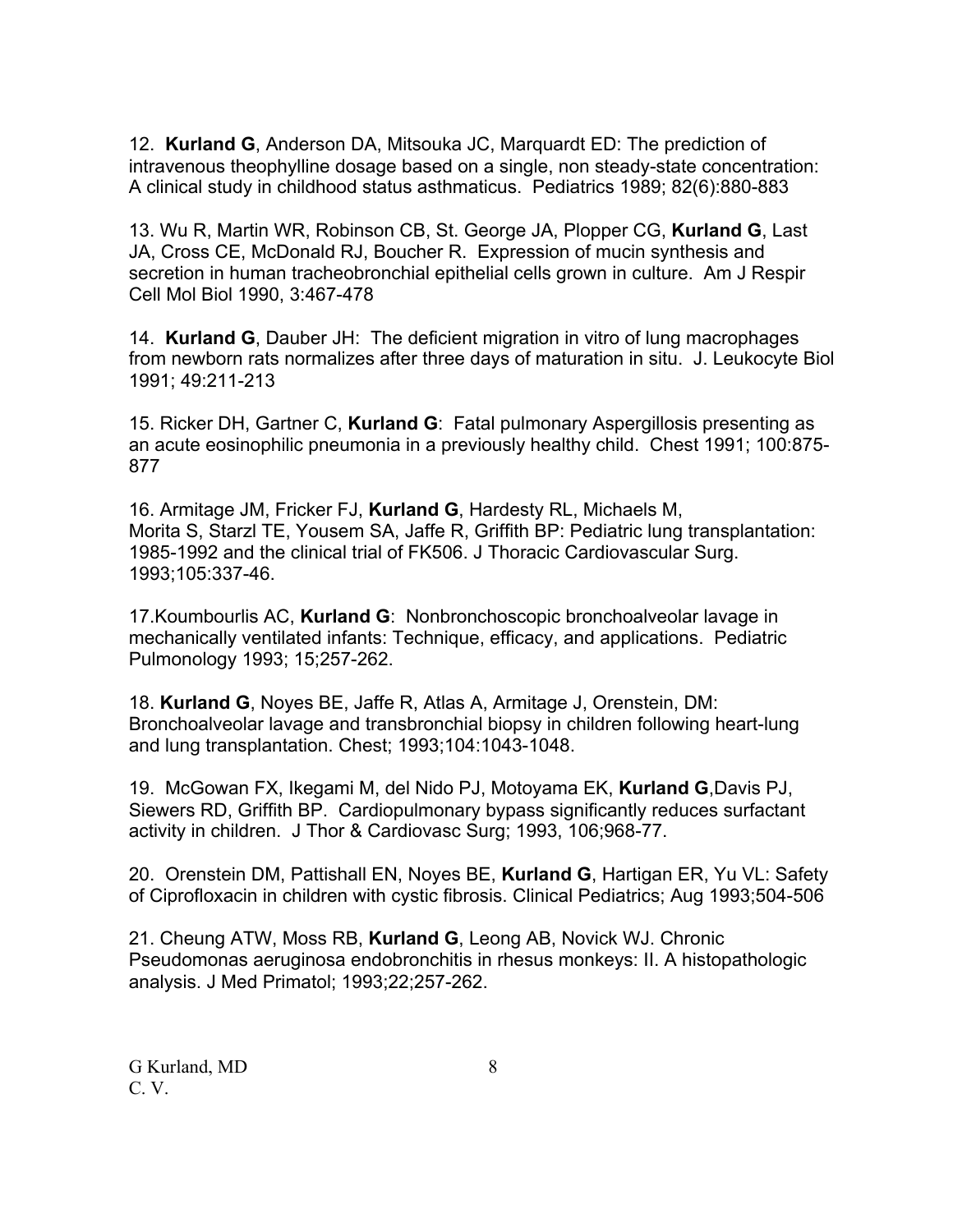22. Noyes BE, **Kurland G**, Orenstein DM, Fricker FJ, Armitage JM. Experience with pediatric lung transplantation. J Pediatrics; 1994:124(2) 261-268.

23. Haddad Jr, J, Gonzalez C, **Kurland G**, Orenstein DM, Casselbrant M.: Ear disease in children with cystic fibrosis. Arch of Otolaryngology, Head, Neck, Surg; May; 1994; 120:491-493.

24. Boas SR, Noyes BE, **Kurland G**, Armitage JM, Orenstein DM. Pediatric lung transplantation for graft-versus-host disease following bone marrow transplantation. Chest; 1994; 105:1584-1586.

25.Hopp L, Gilboa N, **Kurland G**, Weichler N, Orchard TJ. Acute myocardial infarction in a young boy with nephrotic syndrome: A case report and review of the literature. Ped Nephrology;1994; 8:290-249.

26. Noyes, BE, Michaels, MG, **Kurland G**, Armitage JM, Orenstein DM: Pseudomonas cepacia empyema necessitatis after lung transplantation in two patients with cystic fibrosis. Chest; 1994; 105: 1888-1891

27.Boas SR, Martin C, Medina JL, Noyes BE, **Kurland G**: Hypertrophic osteoarthropathy in a child with follicular bronchiolitis. Clin Nuclear Med; 1995; 20(1):49-51.

28. Armitage JM, **Kurland G**, Michaels M, Cipriani LA, Griffith BP, Fricker FJ: Critical issues in pediatric lung transplantation. J Thoracic and Cardiovascular Surg, 1995; 109: 60-65.

29. Faro A, **Kurland G**, Michaels MG, Dickman PS, Greally PG, Spichty KJ, Noyes BE, Boas SR, Fricker FJ, Armitage JM, Zeevi A: Case Report: Alpha-interferon affects the immune response in post transplant lymphoproliferative disorder. Am J Resp Crit Care Med; 1996;153:1442-1447.

30. Boas SR, Joswiak ML, Nixon PA, **Kurland G**, O'Connor MJ, Bufalino K, Orenstein DM, Whiteside TL. Effects of anaerobic exercise on the immune system in eight-to-seventeen-year-old trained and untrained boys. J Pediatrics, 1996; 129: 846-855.

31. Boas SR, **Kurland G**, Greally PG, Motoyama EK: Evolution of airway hyperresponsiveness in infants with severe congenital diaphragmatic hernia. Pediatric Pulmonology, 1996; 22(5): 295-304.

32. Wagner K, Webber SA, **Kurland G**, Boyle GJ, Miller SA, Griffith BP, Fricker FJ: New onset diabetes mellitus in pediatric thoracic organ recipients under Tacrolimus

G Kurland, MD 9 C. V.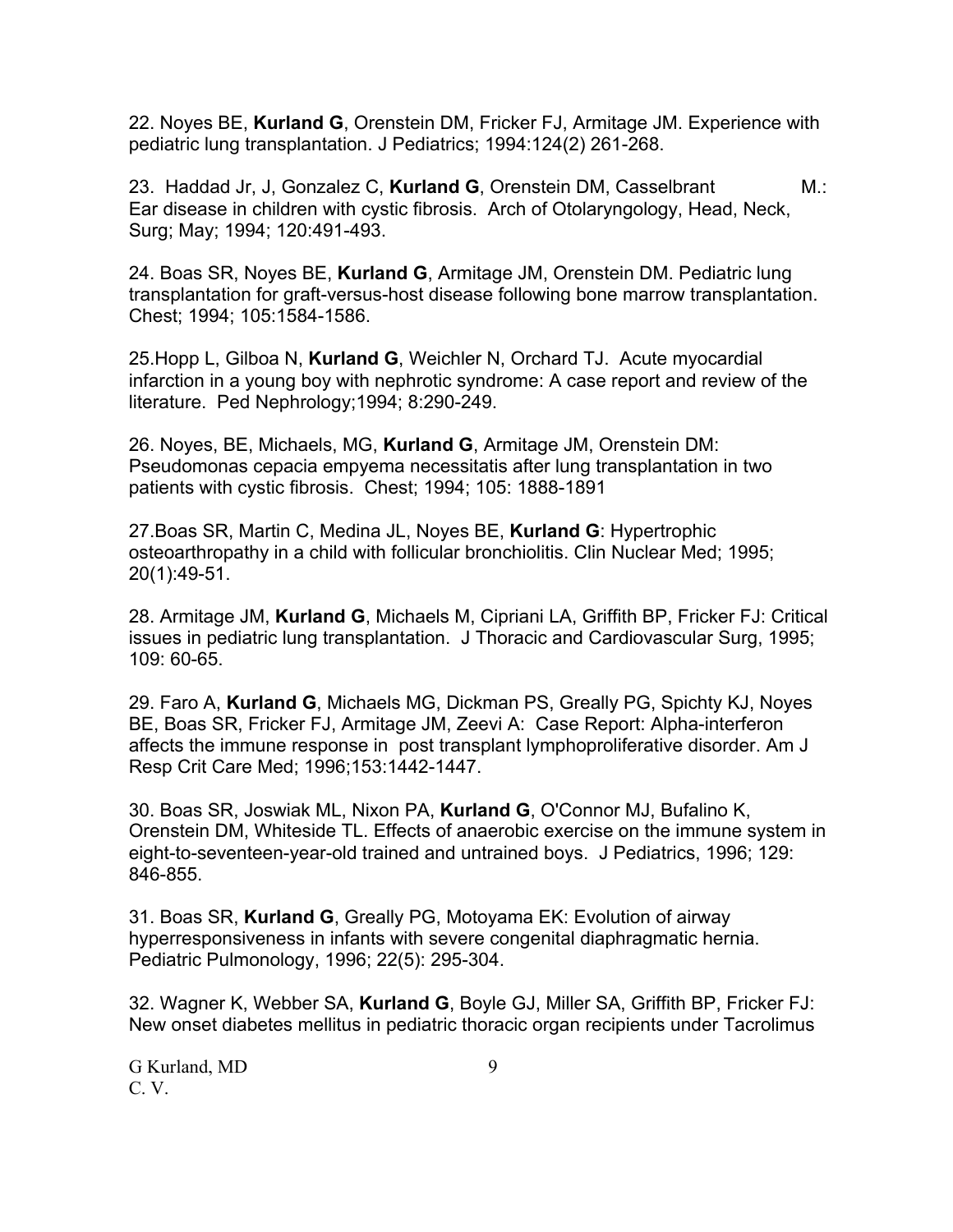FK506-based immunosuppression. J Heart Lung Transplantation, 1996; 16(3):272- 282.

33. Zapletal A, **Kurland G**, Boas SR, Noyes BE, Greally P, Faro A, Armitage JM, Orenstein DM: Airway function tests and vocal cord paralysis in lung transplant recipients. Pediatric Pulmonology, 1997; 23: 89-94

 34. Boyle GJ, Michaels MG, Webber SA, Knisely AS, **Kurland G**, Cipriani LA, Griffith BP, Fricker FJ. Posttransplantation lymphoproliferative disorders in pediatric thoracic organ recipients. J Pediatrics, 1997; 131:309-313

35.Kaditis AG, Gondor M, Nixon PA, Webber S, Keenan RJ, Kaye R, **Kurland G**. Airway complications following pediatric lung and heart-lung transplantation. Am J Resp Crit Care Med, 2000; 162:301-309

36.Kapoor S, **Kurland G**, Jakacki R. Recurrent medulloblastoma following pediatric double-lung transplant. J Heart Lung Transplant 2000; 19:1011-1013

37.**Kurland G**, Orenstein DM. Lung Transplantation and Cystic Fibrosis: The Psychosocial Toll. Pediatrics 2001; 107: 1419-1421

38.Heath JA, **Kurland G**, Spray TL, Kernan NA, Small TN, Brochstein JA, Gillio AP, Boklan J, O'Reilly RJ, Boulad F. Lung transplantation after allogeneic marrow transplantation in pediatric patients. Transplantation 2001; 72: 1986-1990.

39. Dobrolet NC, Webber SA, Blatt J, Michaels M, Kiaffas M, **Kurland G**, Boyle GJ**.**  Hematologic abnormalities in children and young adults receiving tacrolimus-based immunosuppression following cardiothoracic transplantation. Pediatr Transplant. 2001;5(2):125-31.

40. Lim GY, Newman B, **Kurland G**, Webber SA. Posttransplantation lymphoproliferative disorder: manifestations in pediatric thoracic organ recipients. Radiology 2002; 222: 699-708.

41. Mahnke CB, Sutton RM, Venkataramanan R, Michaels M, **Kurland G**, Boyle GJ, Law YM, Miller SA, Pigula FA, Gandhi S, Webber SA. Tacrolimus dosage requirements after initiation of azole antifungal therapy in pediatric thoracic organ transplantation. Pediatr. Transplant. 2003; 7(6):474-8.

42. Kaditis AG, Phadke S, Dickman P, Webber S, **Kurland G**, Michaels MG. Mortality after pediatric lung transplantation: Autopsies *vs.* clinical impression. Pediatric Pulmonology 2004; 37: 413-418.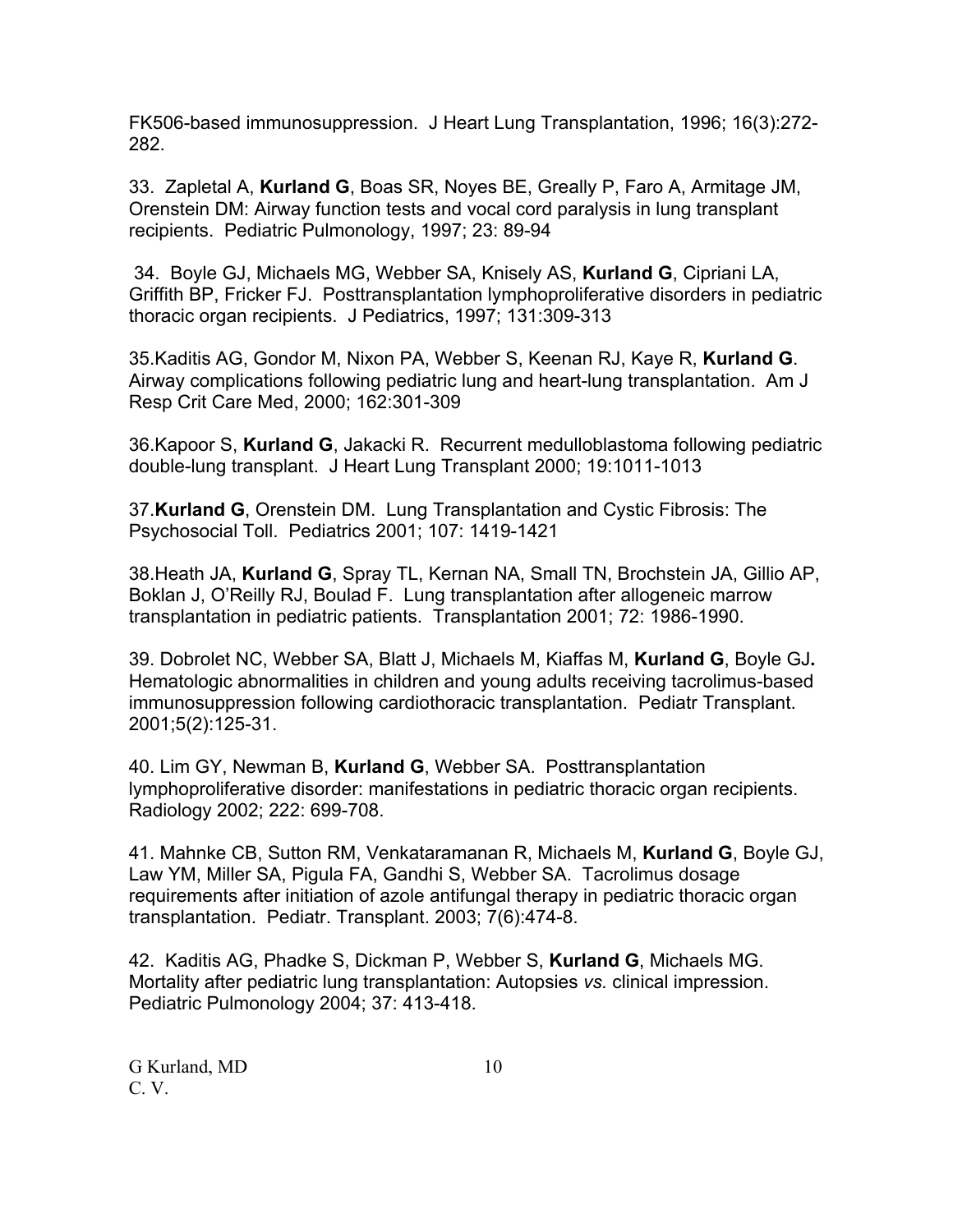43. Kreindler J, Ellis D, Vats A, **Kurland G**, Ranganathan S, Moritz ML: Infantile systemic lupus erythematosus presenting with pulmonary hemorrhage. Pediatr Nephrol. 2005 Apr;20(4):522-525. Epub 2005 Feb 17

44. Khan S, **Kurland G**, Newman B: Controlled-Ventilation Volumetric CT Scan in the Evaluation of Acquired Pulmonary Lobar Emphysema: A Case Report. Pediatric Pulmonology 2007 42:1222–1228

45. Aziz A, Healey JM, Qureshi F, Kane TD, **Kurland G**, Green M, Hackam DJ. A Comparative analysis of chest tube thoracostomy and video-assisted thoracoscopic surgery (VATS) in the treatment of empyema and parapneumonic effusion associated with pneumonia in children. Surg Inf 2008; 9 (3): 317-323

46. Shapiro R, Basu A, Tan HP, Morgan C, Sharma V, Blisard D, Randhawa PS, Dvorchik I, McCauley J, Ellis D, Marsh JW, Webber S, **Kurland G**, McCurry KR, Abu-Elmagd K, Mazariegos G, Starzl TE. Kidney after nonrenal transplantation—The impact of Alemtuzumab induction. Transplantation 2009; 88:799-802.

47. Adler FR, Aurora P, Barker DH, Barr ML, Blackwell LS, Bosma OH, Brown S, Cox DR, Jensen JL, **Kurland G**, Nossent GD, Quittner AL, Robinson WM, Romero SL, Spencer H, Sweet SC, van der Bij W, Vermeulen J, Verschuuren EA, Vrijlandt EJ, Walsh W, Woo MS, Liou TG. Lung transplantation for cystic fibrosis. Proceedings of the American Thoracic Society.2009; 6(8):619-33

48. Zheng C, Kane TD, **Kurland G**, Iurlano K, Spahr J, Potoka DA, Weardon PD, Morell VO. Feasibility of laparoscopic Nissen fundoplication after pediatric lung or heart-lung transplantation: should this be the standard?. Surgical Endoscopy. 2011; 25(1):249-54

49. Guglani L, Tadros S, Morell VO, Spahr JE, Webber SA, **KurlandG**. Lobar displacement following pediatric heart-lung transplantation: Case report and review of literature. Pediatric Transplantation 2012; 16(3):E94-7.

50. Strawbridge H, **Kurland G**, Watson RS, Sheetz M, Wilkinson S, Weiner DJ. Radiation Exposure from Diagnostic Imaging in the Pediatric Intensive Care Unit (PICU). Pediatric Critical Care 2012; 13 (4): 3245-8.

51. Guglani L, Sitwat B, Lower D, **Kurland G**, Weiner DJ. Elevated sweat chloride levels in children without cystic fibrosis who are receiving Topiramate therapy. Pediatric Pulmonology 2012; 47: 429-33.

G Kurland, MD 11 C. V. 52. **Kurland G,** Deterding RR , Hagood JS , Young LR , Brody AS, Castile RG, Dell S, Fan LL, Hamvas A<sup>10</sup>, Hilman BC, Langston C, Nogee LM, Redding GJ. An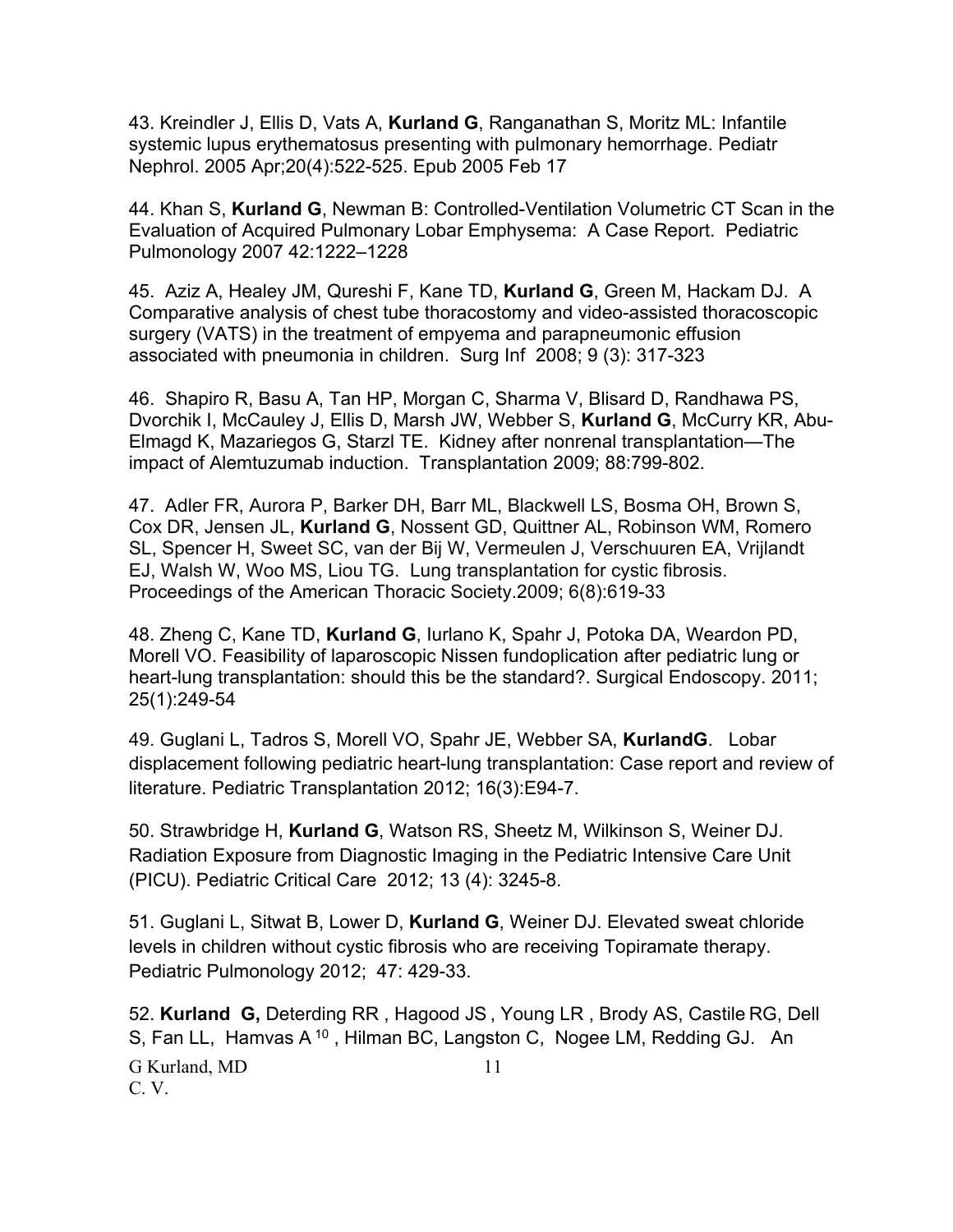Official ATS Clinical Practice Guideline: Classification, Evaluation, and Management of Childhood Interstitial Lung Disease (chILD) in Infancy. Am J Resp Crit Care Med 188 (3): 376-294, 2013

53. Leong AB, Green CG, **Kurland G**, Wood RE. A Survey of Training in Pediatric Flexible Bronchoscopy. Pediatric Pulmonology 49: 605-610, 2014. PMID:24009180

54. Rosas-Salazar C, Walczak SA, Winger DG, **Kurland G**, Spahr JE. Comparison of two aspiration techniques of bronchoalveolar lavage in children. Pediatric Pulmonology 49: 978-984, 2014 PMID: 24155175

55. Callahan P, Pinto SJ, **Kurland G**, Cain JG, Motoyama EK, Weiner DJ. Dexmedetomidine for infant pulmonary function testing. Pediatric Pulmonology 50 (2): 150-154, 2015 PMID: 25187360

56. Faro A, Wood RE, Schechter MS, Leong AB, Wittkugel E, Abode K, Chmiel JF, Daines C, Davis S, Eber E, Huddleston C, Kilbaugh T, **Kurland G**, Midulla F, Molter D, Montgomery GS, Retsch-Bogart G, Rutter MJ, Visner G, Walczak S, Ferkol T, Michelson PH. Official American Thoracic Society Technical Standards: Flexible Airway Endoscopy in Children. Am J Resp Crit Care Med 191 (9): 1066- 1080, 2015. PMID: 25932763

57. Shein SL, Maul TM, Li H, **Kurland G.** Surfactant administration during pediatric extracorporeal membrane oxygenation. ASAIO J. 2015 Jul 13. [Epub ahead of print] PMID:26181713

58. Rosas-Salazar C, Spahr J, Walczak S, **Kurland G.** Site of Bronchoalveolar Lavage via Flexible Bronchoscopy and Fluid Return in Children. J Bronchol Interventional Pulmonology, 2016 Jul;23(3):210-4

59. Weiner DJ, Forno E, Sullivan L , Weiner GA, **Kurland G**. Subjective and Objective Assessments of Flow-Volume Curve Configuration in Children and Young Adults. Ann Am Thor Soc epub ahead of print 12 Apr 2016 as DOI 10.1513/AnnalsATS.201511-774OC

G Kurland, MD 12 C. V. 60. Litao MK, Hayes D Jr, Chiwane S, Nogee LM, **Kurland G**, Guglani L. A novel Surfactant Protein C mutation associated with progressive respiratory failure in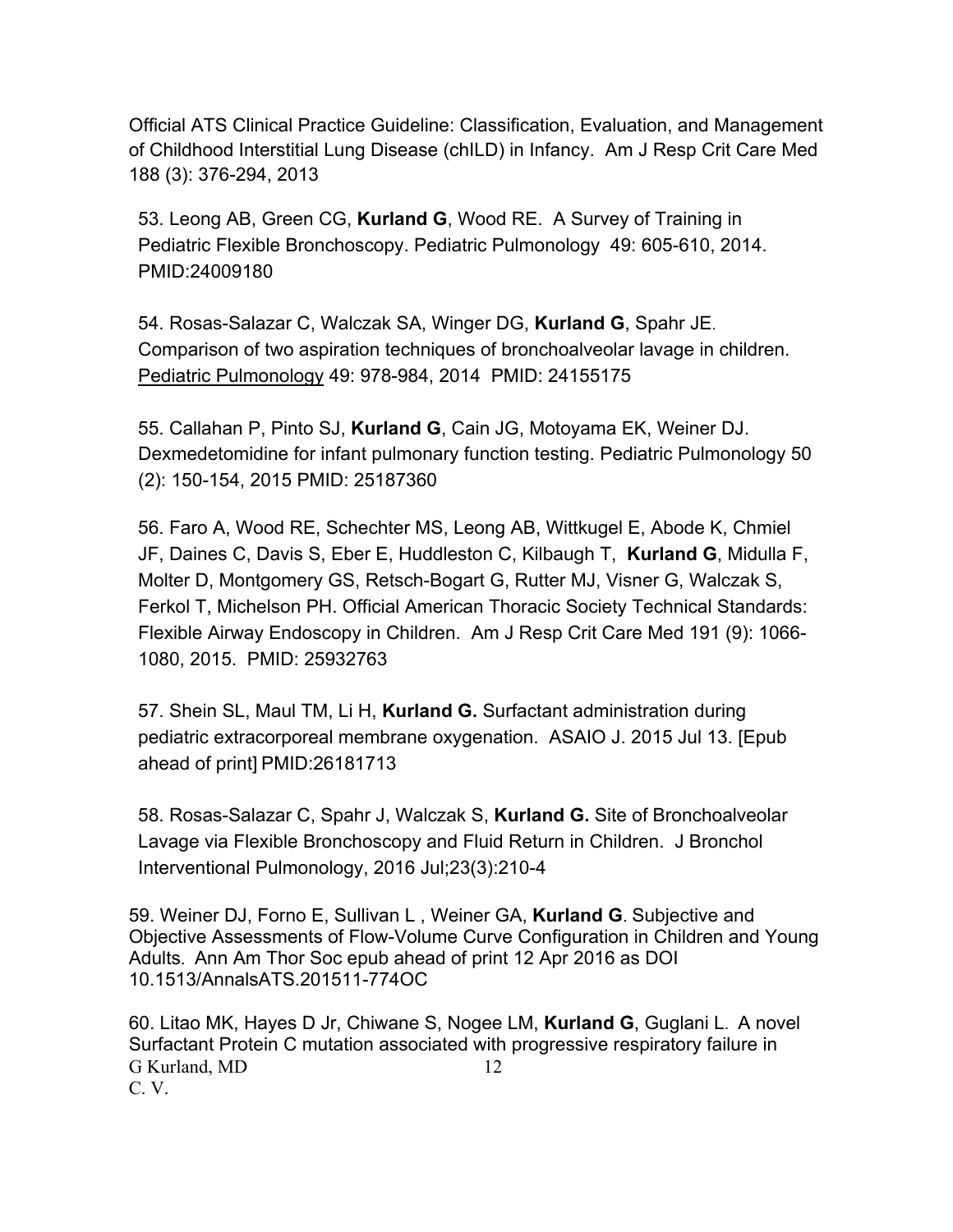infancy. Pediatric Pulmonology, 52 (1): 57-68, 2017 PMID: 27362365

61. Forno E, Weiner DJ, Mullen J, Sawicki G, **Kurland G**, Han YY, Cloutier MM, Canino G, Weiss ST, Litonjua AA, Celedón JC. Obesity and Airway Dysanapsis in Children With and Without Asthma. Am J Respir Crit Care Med. 2016 Aug 23. [Epub ahead of print] PMID: 27552676

62. Chen K, Campfield BT, Wenzel SE, McAleer JP, Kreindler JL, **Kurland G**, Gopal R, Wang T, Chen W, Eddens T, Quinn KM, Myerburg MM, Horne WT, Lora JM, Albrecht BK, Pilewski JM, Kolls JK Antiinflammatory effects of bromodomain and extraterminal domain inhibition in cystic fibrosis lung inflammation. JCI Insight. 2016 Jul 21;1(11). pii: e87168 PMID:2751709

63. Zemanick ET, Wagner BD, Robertson CE, Ahrens RC, Chmiel JF, Clancy JP, Gibson RL, Harris WT, **Kurland G**, Laguna TA, McColley SM, McCoy K, Retsch-Bogart G, Sobush KT, Zeitlin PL, Stevens MJ, Accurso FJ, Sagel SD, Harris JK. Airway microbiota across age and disease spectrum in cystic fibrosis Eur Resp J. 50 (5): 1700832 [https://doi.org/10.1183/13993003.00832- 2017]. PMID:29146601

64. Forno E, Abraham N, Winger DG, Rosas-Salazar C, **Kurland G**, and Weiner DJ. Perception of pulmonary function in children with asthma and cystic fibrosis. Ped Allergy, Immunology, and Pulmonology 2018 Sep 1;31(3):139-145. PMID:30283712

65. Hayes D, Wilson K, Krivchenia K, Hawkins S M M, Balfour-Lynn I, Gozal D, Panitch HB, Splaingard ML, Rhein LM, Kurland G, Abman SH, Hoffman TM, Carroll CL, Cataletto ME, Tumin D, Oren E, Martin RJ, Baker J, Porta GR, Kaley D, Gettys A, and Deterding RR;on behalf of the American Thoracic Society Assembly on Pediatrics. Home Oxygen Therapy for Children; An Official American Thoracic Society Clinical Practice Guideline. Am J Respir Crit Care Med Vol 199, Iss 3, pp e5– e23, Feb 1, 2019

### **REVIEWS, INVITED PAPERS, PROCEEDINGS OF CONFERENCES AND SYMPOSIA, MONOGRAPHS**

1. **Kurland G**, Leong AB: The management of status asthmaticus in infants and children. Clin Rev Allergy, 1985; 3:37-67.

2. **Kurland G**, Gershwin ME, Nagy SM: Clinical Allergy Series Part III (slides): Childhood asthma. Medcom, Inc. Famous Teachings in Modern Medicine, 1985.

G Kurland, MD 13 C. V.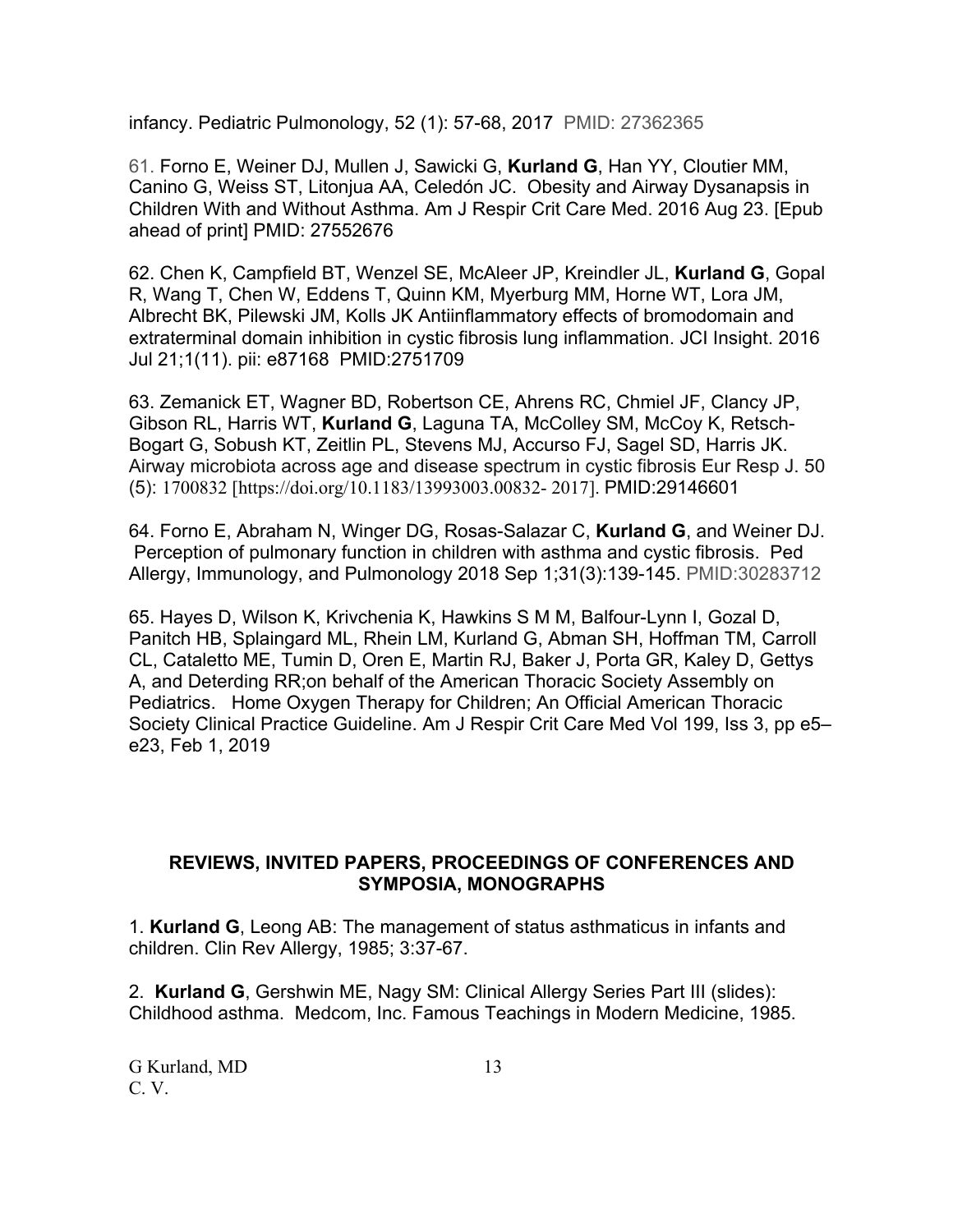3. **Kurland G**, Orenstein DM: Complications of pediatric lung and heart-lung transplantation. Current Opinion in Pediatrics, 1994; 6:262-271

4. **Kurland G**: Pediatric lung transplantation: Indications and contraindications. Seminars in Thoracic and Cardiovascular Surgery, 1996; 8:277-285

5. Noyes BE, **Kurland G**, Orenstein DM: State of the Art--Lung and Heart-Lung Transplantation in Children. Ped Pulm 23:39-48, 1997.

6. Nixon PA, Orenstein DM, Rebovich PJ, Noyes BE, **Kurland G**, Webber SA, Fricker FJ: Exercise tolerance and quality of life in paediatric lung transplant recipients. In: Armstrong N, Kirby B, Welsman J (eds.): Children and Exercise XIX, E&FN Spon, London; 1997.

7. DeLuca A and **Kurland G**: Empyema in children: epidemiology, diagnosis, and management. Sem. Ped. Inf. Dis. 1998; 9:205-211

8. de Blic J, Midulla F, Barbato A, Clement A, Dab I, Eber E, Green C, Grigg J, Kotecha S, **Kurland G**, Pohunek P, Ratjen F, Rossi G: Bronchoalveolar lavage in children. ERS Task Force Report. Eur Respir J 2000; 15: 217-231

9. **Kurland G**: Transplant Issues Explored. Homeline (Cystic Fibrosis Foundation Pharmacy Publication Series), June, 2001: 1-2.

10. **Kurland G**: My Own Medicine: A Doctor's Life as a Patient. ; Henry Holt/Times Books, New York, 2002

11. **Kurland G**, Michelson P: Bronchiolitis Obliterans in Children: State-of-the Art. Pediatric Pulmonology 2005; 39: 193-208

12. Michelson PH, Goyal R, **Kurland G**: Pulmonary complications of haematopoietic cell transplantation in children. Paediatric Resp Reviews 2007; 8:46-61.

13. Strawbridge HD, Spahr JE, Galambos C, **Kurland G**. Bronchiolitis obliterans following lung transplantation and stem cell transplantation in pediatric patients. Curr Ped Rev 2010; 6(3): 192-203.

## **BOOK CHAPTERS**

1. **Kurland G**: Adaptation to High Altitude. in: Hillman, B. (ed) Pediatric Respiratory Disease; W.B. Saunders, Philadelphia, 1992, pp 406-418.

G Kurland, MD 14 C. V.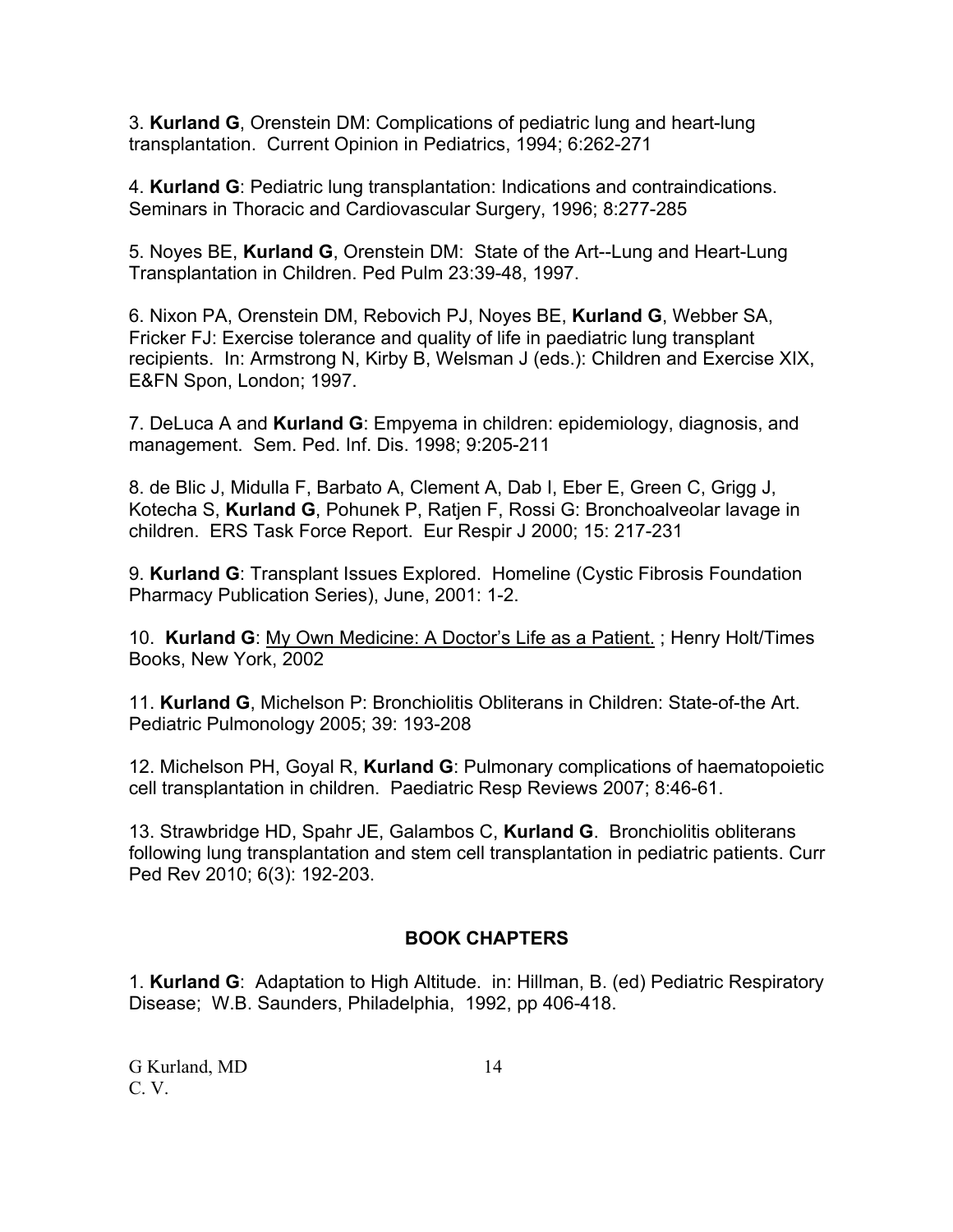2. **Kurland G**: Emphysema. in: Burg FD, Wald ER, Ingelfinger JR, Polin RA (eds). Current Pediatric Therapy, Vol. 15., W. B. Saunders, Philadelphia, 1993, pp 143-145.

3. **Kurland G** and Orenstein DM: Transplantation. in: Orenstein DM. Cystic Fibrosis: A Guide for Patient and Family, Second Edition, Lippincott-Raven Press; Philadelphia, 1996 pp 141-178.

4. Noyes BE, **Kurland G**, Griffith BP: Lung Transplantation: in: Orenstein DM, Stern RC (eds.). The Hospitalized Cystic Fibrosis Patient; Marcel Dekker, Inc.; New York; pp.341-355.

5.**Kurland G:** Emphysema. In: Burg FD, Wald ER, Ingelfinger JR, Polin RA (eds.) Current Pediatric Therapy, Vol. 16, W.B. Saunders, Philadelphia, 1998, pp 528-530.

6. **Kurland G:** Pleural effusion, Empyema, and Chylothorax. In: Burg FD, Wald ER, Ingelfinger JR, Polin RA (eds.) Current Pediatric Therapy, Vol 16, W.B. Saunders, Philadelphia, 1998, pp533-535.

7. **Kurland G**, Orenstein DM: Transplantation. In Orenstein, DM Cystic Fibrosis: A guide for Patient and Family, 3rd Edition. Lippincott Williams & Wilkins, Philadelphia, 2004, pp 149-188

8. Newman B, **Kurland G**: Tools for Diagnosis and Management of Respiratory Disease. Chapter 506 in Rudolph C, Rudolph A, Lister G, First L, and Gershon A (eds.) Rudolph's Pediatrics 22nd Edition, McGraw Hill, New York, 2011, pp 1924- 1928

9. Spahr J, Weiner DJ, Stokes DC, **Kurland G**. Pulmonary Disease in the Pediatric Patient with Acquired Immunodeficiency States. In Wilmott RW, Boat TF, Bush A, Chernick V, Deterding RR, Ratjen F (eds.) Kendig and Chernick's Disorders of the Respiratory Tract in Children. 8<sup>th</sup> Edition. Saunders; Philadelphia, 2012; Chapter 62, pp 899-919.

10. Ravindra A and **Kurland G**. The Pediatric Pulmonologist and the Infant or Child Before Lung Transplantation: Pretransplant Evaluation and Care of the Potential Pediatric Lung Recipient. In: Dunn SP and Horslen S (Eds.) Solid Organ Transplantation in Infants and Children. Springer, 2018.

11. Spahr J, Weiner DJ, Stokes DC, and **Kurland G.** Pulmonary Disease in the Pediatric Patient with Acquired Immunodeficiency States. In: Wilmott RW, Deterding R, Li A, Ratjen F, Sly P, Zar HJ, and Bush A. (editors) Kendig's Disorders of the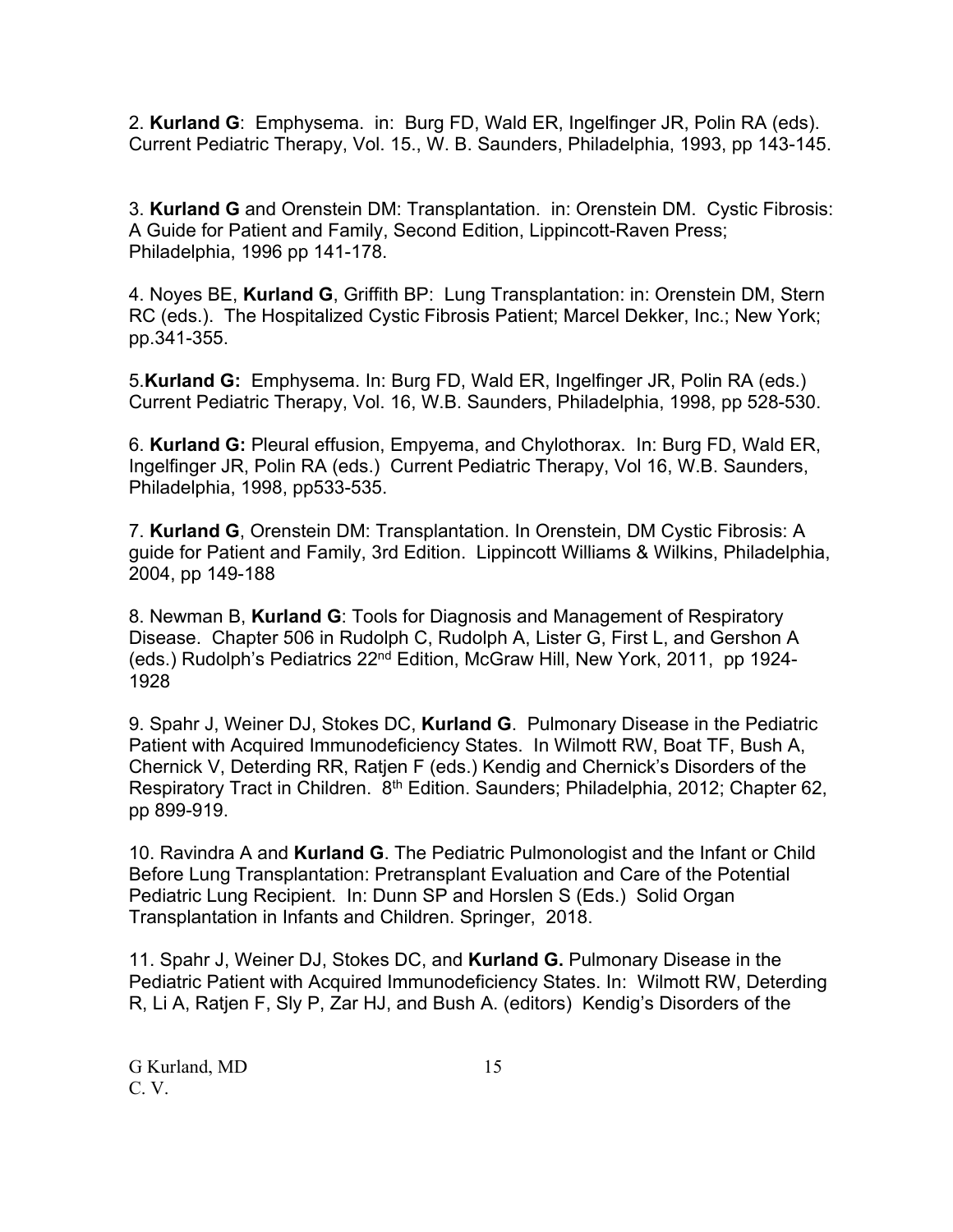Respiratory Tract in Children. 9<sup>th</sup> Edition; Elsevier, Philadelphia, 2019; Chapter 64, pp 923-943.

12. Szentpetery S, Weiner DJ, and **Kurland G**. Pulmonary Complications of Solid Organ Transplantation. In: Koumbourlis AC and Nevin MA (editors) Pulmonary Complications of Non-Pulmonary Pediatric Disorders. Humana Press; Springer Nature, Cham, Switzerland, 2018, pp 281-295.

13. Newman B and **Kurland G**. Tools for Diagnosis and Management of Respiratory Disease. In: Kline M W (Chief Ed.) Rudolph's Pediatrics, 23<sup>rd</sup> Edition, McGraw Hill; New York; 2018, Chapter 499, pp 2377-2386.

### **ABSTRACTS (Selected)**

1. **Kurland G**, Hance J, Amene P, Theodore J, Robin E: Depression of intracellular cAMP levels in lung fibroblasts and alveolar macrophages of hyperoxia. Clin Res 1981: 29:582A.

2. Cannon R, Watson R, Cox K, **Kurland G**, Frates RC: Selenium responsiveness myositis during prolonged home TPN for cystic fibrosis. Clin Res 1983; 31:130A.

3. **Kurland G**, Cheung ATW, Miller ME, Leong A: In vitro nasal ciliary motility and peripheral blood neutrophil (PBN) function in immotile ciliary syndrome (ICS). Clin Res 1983; 32:132A

4. Batra KK, Marquardt ED, **Kurland G**, Anderson D, Mitsouka C: Lack of effect of probenecid on the pharmocokinetics and renal elimination of theophylline. Am Assoc Clin Chem 1983; 29:220.

5. **Kurland G**, Cheung ATW, Miller ME: Lack of neutrophil (PMN) movement into the neonatal primate lung. Clin Res 1985; 33;174A

6. Rucker R, Harwood I, Nickerson B, Nussbaum E, Davis B, Delano M, **Kurland G**, Wang CI, Dooley R, Lewiston J, Lewiston and other members of the Western Consortium of Cystic Fibrosis Physicians: Pulmonary function of adolescents and adults with cystic fibrosis. Cystic Fibrosis Club Abstracts 25th Annual Meeting 1985; 26:157.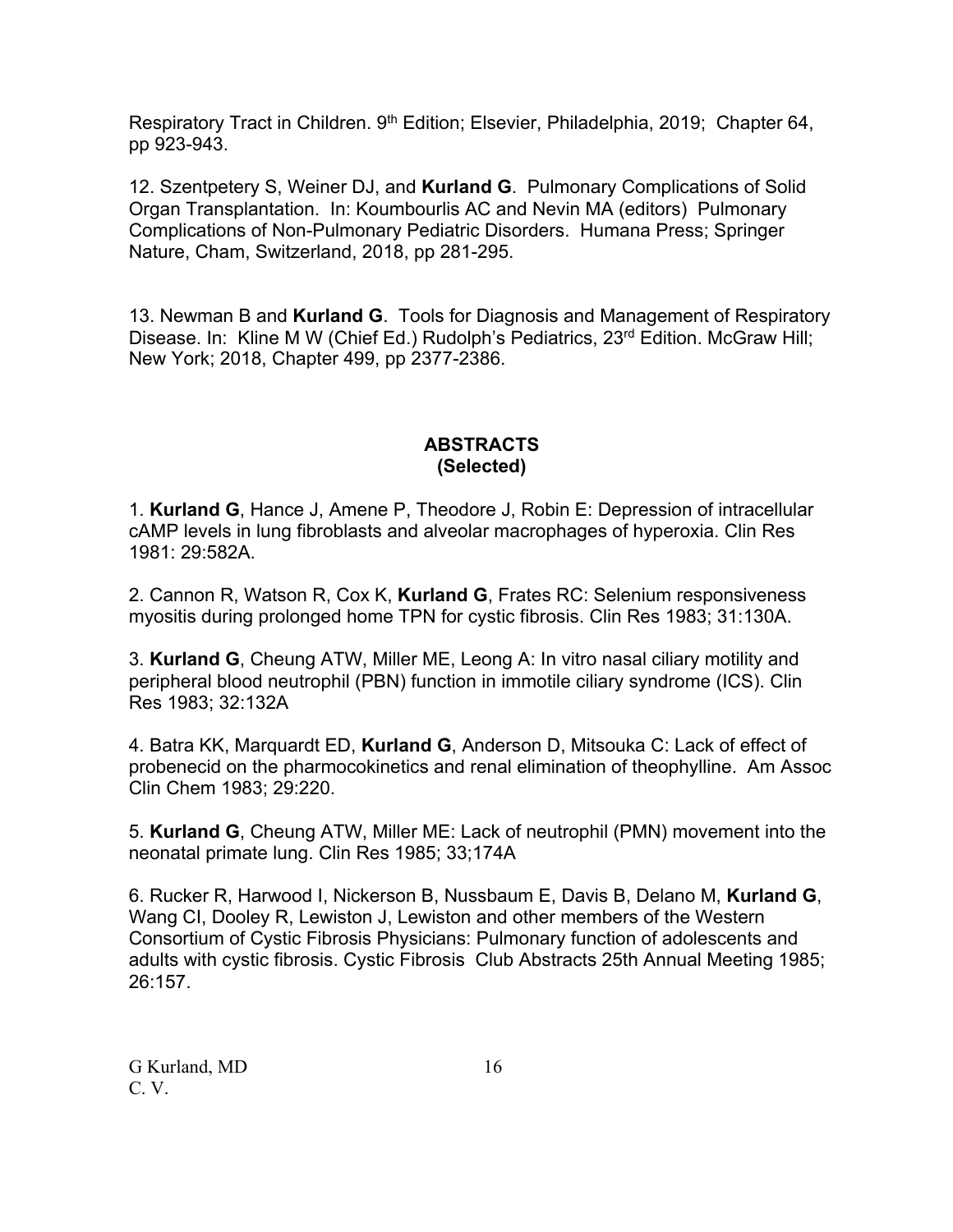7. **Kurland G**, Cheung ATW, Miller ME: Deficient neutrophil (PMN) movement into the neonatal primate lung. Am Rev Respir Dis 1985; 131:A248.

8. **Kurland G**, Cheung ATW, Miller ME, Walsh E: Deficient alveolar macrophage (AM) function and neutrophil (PMN) movement into the neonatal primate lung. Pediatr Res 1985; 19:408A.

9. **Kurland G**, Ayin S, Walsh E, Cheung ATW, Miller ME: Alveolar macrophage (AM) function in the developing non-human primate. Clin Res 1986; 34:153A.

10. Dimand RJ, Moonen CTW, Bradbury EM, **Kurland G**, Cox KL. Non-invasive determination of adipose tissue linoleic acid content in cystic fibrosis patients. Gastroenterology 1987; 92:1371.

11. Wu R, Lin HH, **Kurland G**, Carlson DM: Characterization of mucins secreted by cultured human airway epithelial cells from controls and cystic fibrosis patients. Fed Proc 1987; 46:2093.

12. Moss RB, **Kurland G**, Ayin S, Lewiston NJ, Cheung ATW: A primate model of chronic pseudomonas bronchopneumonia. Am Rev Respir Dis 1988; 137:318.

13. Lewiston N, Hernreid L, Lewon R, Murphey S, Harwood I, Tucker R, Duann K, Wang C, Delano M, Lewis N, Davis B, **Kurland G**. Cystic fibrosis patients who do not take vitamins: A problem of complacence or compliance? Am Rev Respir Dis 1988; 137:501.

14. **Kurland G**, Dauber JH. Pulmonary macrophages (PMs) from neonatal rats have deficient chemotactic response to C5a. Am Rev Resp Dis 1990; 141:A343.

15. Morton A, Venkataraman S, Allen J, Edwards R, **Kurland G**: Age-related differences in lipopolysaccharide (LPS)-induced neutrophilic alveolitis in rats. Crit Care Med 1993; 21(4): S158.

16. **Kurland G**, Dauber JH, Edwards R, Hugli TE: Deficient migration toward purified C5a by rat neonatal pulmonary macrophages (PM). Am Rev Resp Dis 1993; 147(4):A420.

17. Noyes BE, **Kurland G**, Orenstein DM, Fricker FJ, Armitage J: Experience with pediatric heart-lung (HLT) and lung transplant (LT) at the University of Pittsburgh. Am Rev Resp Dis 1993; 147(4):A607.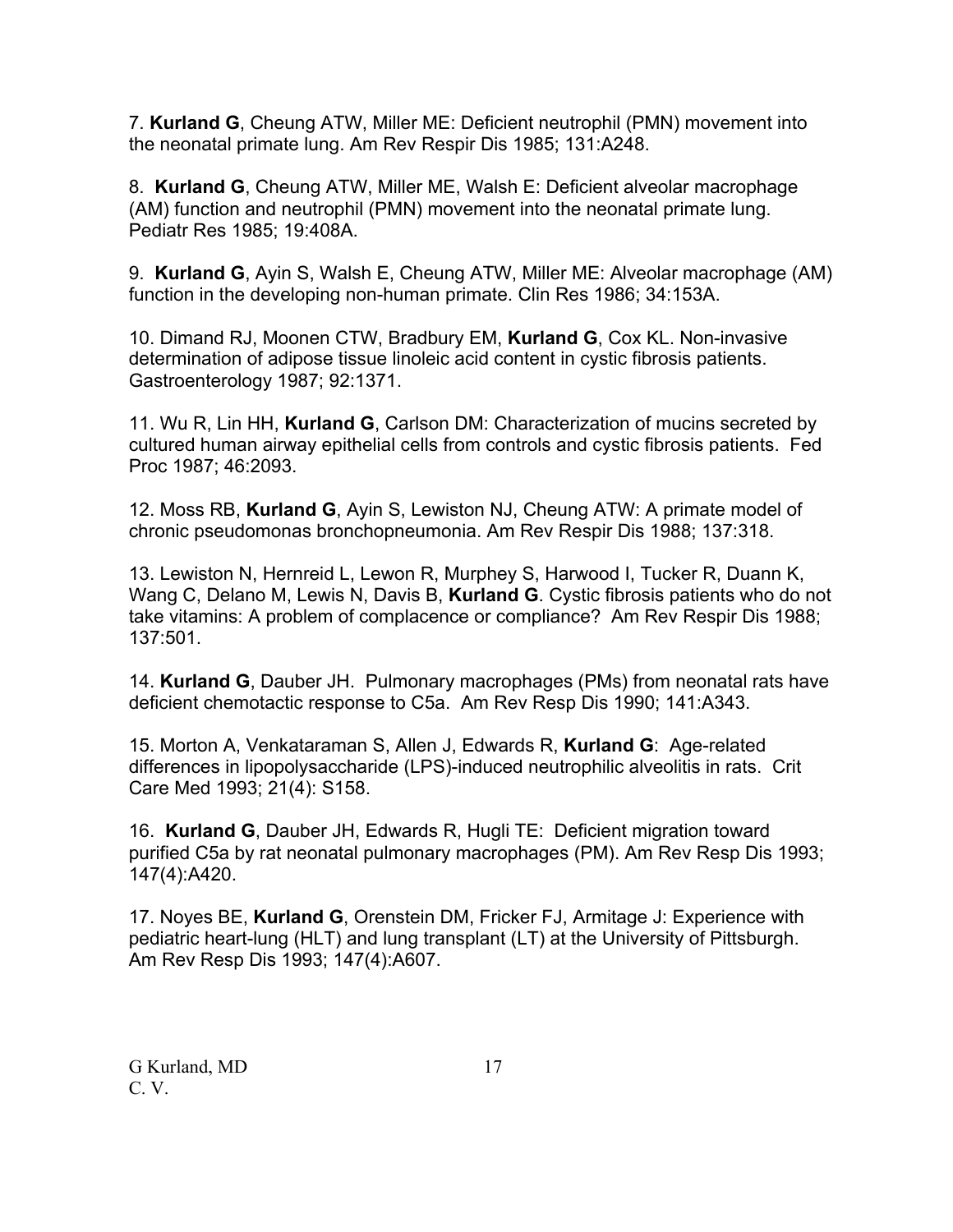18. Boas SR, **Kurland G**, Noyes BE, Orenstein DM, Atlas A, Armitage J: Pneumothorax (PTX) after transbronchial biopsy (TBB) in pediatric lung (LT) and heart-lung (HLT) transplant recipients. Am Rev Resp Dis 1993;147(4):A607.

19. Zapletal A, Noyes BE, **Kurland G**, Orenstein D, Armitage J: Significance of lung function indices in the assessment of pediatric lung (LT) and heart-lung (HLT) transplant recipients. Am Rev Resp Dis 1993; 147(4):A607.

20. Singh M, **Kurland G**, Strieter RM. Sputum interleukin-8 concentrations decrease during treatment of pulmonary exacerbations in patients with cystic fibrosis (CF). Am J Resp Crit Care Med 1995 (April); 151(4); 2 of 2, A248.

21. **Kurland G**: Lung Transplantation: One physician's point of view. Israel J Med Sci 32, Supplement: S108-S109, 1996.

22. **Kurland G**: Pediatric lung transplantation. Israel J Med Sci 32, Supplement S150-S151, 1996.

23. Kaditis AG, Gondor M, Webber S, Towbin R, **Kurland G**: Management of obstructive airway complications following pediatric lung and heart-lung transplantation. Am J Resp Crit Care Med 1998; 157: A526

24. Szabolcs P, Chen X, Albert Donnenberg A, Hill M, Rowan J, Mcintyre S, Barnum J, McDyer J, **Kurland G**. Immunity and Tolerance after Bilateral Orthotopic Lung Transplant (BOLT) in Tandem with a CD3+/CD19+ Depleted Vertebral Bone Marrow Transplant (BOLT+BMT) from a 1 of 8 HLA-Matched Cadaveric Donor, American Transplant Congress, June, 2018.

### **OTHER PUBLICATIONS**

1. Mitsouka J, Anderson C, Donald A, **Kurland G**: Rapid aminophylline dosing adjustments using a programmable calculator: Case report CSHP Voice 1983; 10:32- 34

2. Cannon RA, **Kurland G**, Pitcher J, Varrella L: Ambulatory management of cystic fibrosis with gastroesophageal reflux and failure to thrive: A team approach. Nutritional Support Services 1984; 4:11-13.

3. Kaback M, Zippin D, Boyd P, Cantor R, Lewiston N, Davis B, Dooley R, Giammona S, Harwood I, Kagan B, **Kurland G**, Osher A, Rucker R, Stiehm R, Wang C: Attitudes

G Kurland, MD 18 C. V.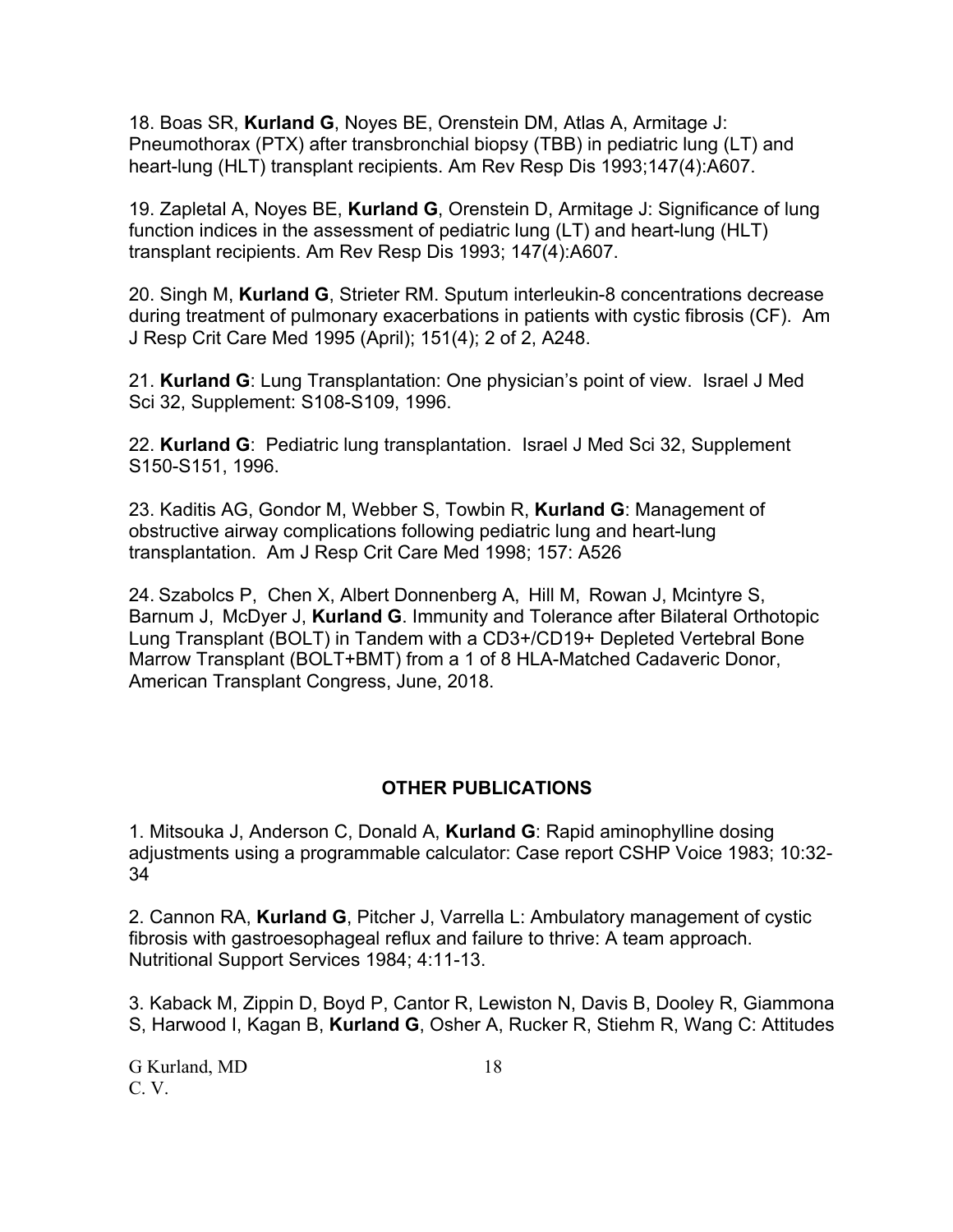toward prenatal diagnosis of cystic fibrosis among parents of affected children: pp. 15-28. In D.D. Lawson, (Ed) Cystic Fibrosis: Horizons. Proceedings 9th International Congress on Cystic Fibrosis, 1984. John Wiley and Sons.

4. Davis B, Delano M, Dooley R, Harwood I, **Kurland G**, Lewiston N, Lipow H, Marino J, Murphy S, Nussbaum M, Olmstead N, Osher A, Rucker R, Taussig L, Wall M: and other members of the Western Consortium of Cystic Fibrosis Physicians: Height and Weight of Cystic Fibrosis Patients. Cystic Fibrosis Abstracts 1984; 25:67 Rochester, New York

5. Eldred L, Gould R, **Kurland G**: The problem patient. A healthy newborn girl with absent breath sounds, bradycardia. Hosp Pract 1986; 21:83-84.

6. **Kurland G**: Recurrent pulmonary abscess? J Resp Dis 1986; 93-98

7. Leong AB, **Kurland G**: Why this boy's persistent cough? J Resp Dis 1987; 81-84

8. **Kurland G**: A Doctor's Case. Newsweek: April 15, 1991, p. 11.

9. Kapoor S, **Kurland G**, Tunnessen WW: Recurrent, severe wheezing in a 17-year-old: Seeking a new chord. Contemporary Pediatrics. 2000; 17(2): 27-36.

10. Vece, T and **Kurland G. PODCAST discussion** of An Official ATS Clinical Practice Guideline: Classification, Evaluation, and Management of Childhood Interstitial Lung Disease (chILD) in Infancy. Am Thoracic Society, August, 2013.

# **LETTERS TO THE EDITOR**

1. Tesluk H, McCauley K, **Kurland G**, Ruebner B: Cholangiocarcinoma in an adult with cystic fibrosis. J Clinic Gastroenterol; 1991; 13:485-487

### **INVITED LECTURES AND TEACHING (Selected)**

Invited Speaker, Cancer Caring Center, Pittsburgh, Pennsylvania: "Doctors don't get cancer, do they?"; April 12, 1995.

Faculty and Course Organizer: Pediatric Flexible Bronchoscopy, University of California, Davis, 1985 and 1986. Course Director, Robert E. Wood, M.D., Ph.D.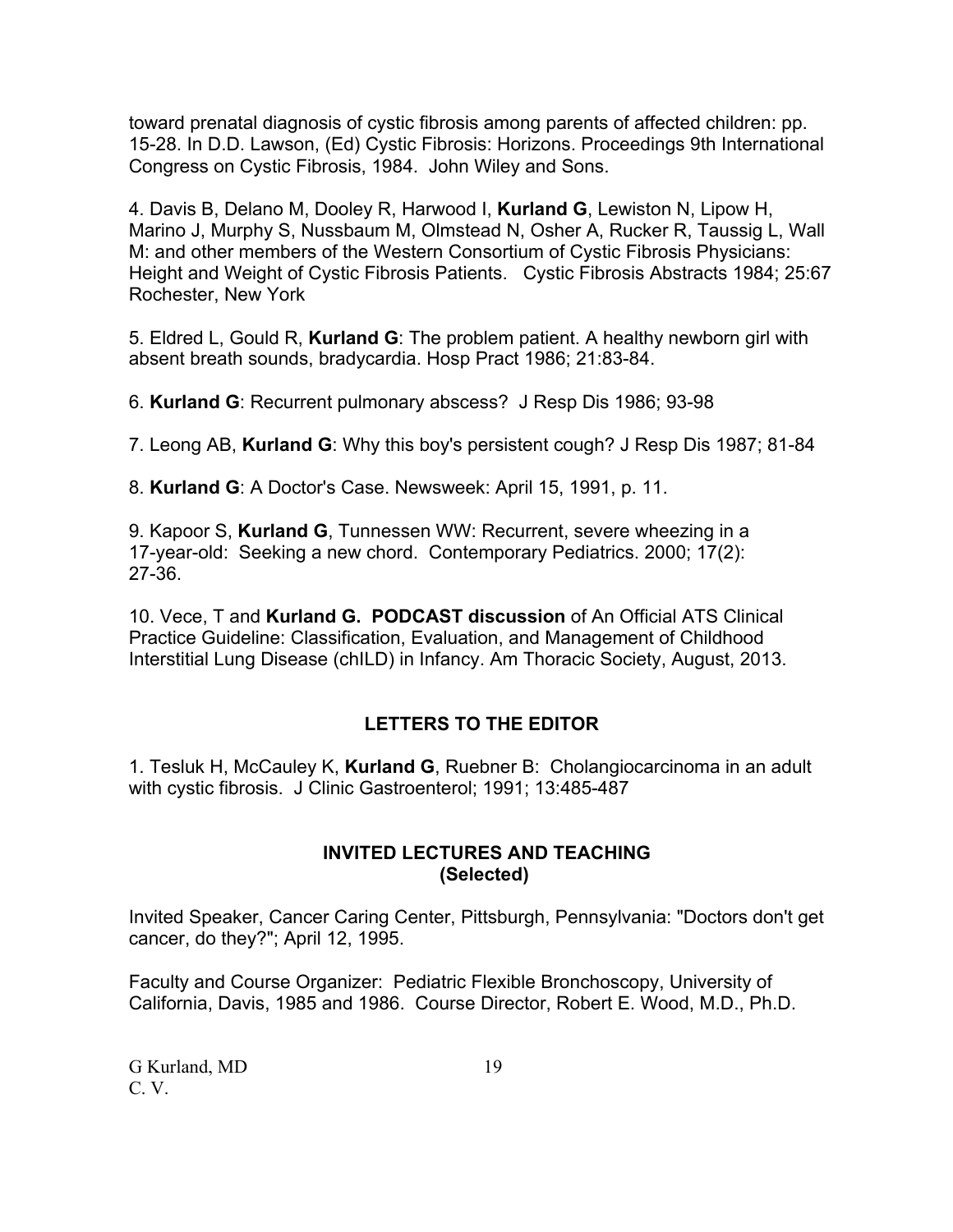Medical Grand Rounds: Cystic Fibrosis; June 26, 1990, University of Nevada, Reno.

Faculty: Pediatric Flexible Bronchoscopy Course; University of North Carolina, Chapel Hill, North Carolina. Dr. Kurland has been a member of the faculty of this 4 day long course, directed by Dr. Robert E. Wood, every year since 1987.

Faculty: Third European Pediatric Flexible Bronchoscopy Course, October 19- October 23, 1993; Davos, Switzerland.

Pediatric Chest Rounds, Case Discussant: American Thoracic Society, International Meeting, Boston, Massachusetts; May 23, 1994.

Sunrise Seminar: Pediatric Lung Transplantation: Lessons Learned. American Thoracic Society, International Meeting, Boston, Massachusetts; May 24, 1994.

Pediatric Teaching Rounds: Passive Smoking and Children's Lungs; June 8, 1994, Uniontown Hospital, Uniontown, Pennsylvania.

Medical Grand Rounds: Passive Smoking and Children's Lungs; June 20, 1994, University of Nevado, Reno.

Faculty: Fourth European Pediatric Flexible Bronchoscopy Course, October 31- November 3, 1995; Davos, Switzerland.

Participant, Symposium on Pediatric Lung Transplantation; American Thoracic Society, International Conference, Seattle, Washington. "Indications and Contraindications for Pediatric Lung Transplantation" May 23, 1995.

Key Note Speech, "Doctors don't get cancer, do they?" National Cancer Survivor's Day; Westmoreland Regional Hospital, Westmoreland, Pennsylvania; June 1995.

Pediatric Grand Rounds; Pediatric Flexible Bronchoscopy; Mercy Hospital, Pittsburgh, Pennsylvania; January 30, 1996.

Co-Director, Workshop: "Using the Stethoscope: Clinical Skills Pack II", American Academy of Pediatrics; Spring Session, Chicago, Illinois, April 13, 1996.

Participant in Consensus Conference on Lung Transplantation in CF, Cystic Fibrosis Foundation; May 22-23, 1996, Washington, D.C.

X11th International Cystic Fibrosis Congress - I.C.F.(M).A.: Symposia: Lectures: "Lung Transplantation: One Physician's Point of View", June 19, 1996. "Pediatric Lung Transplantation", Jerusalem, Israel, June 20, 1996.

G Kurland, MD 20 C. V.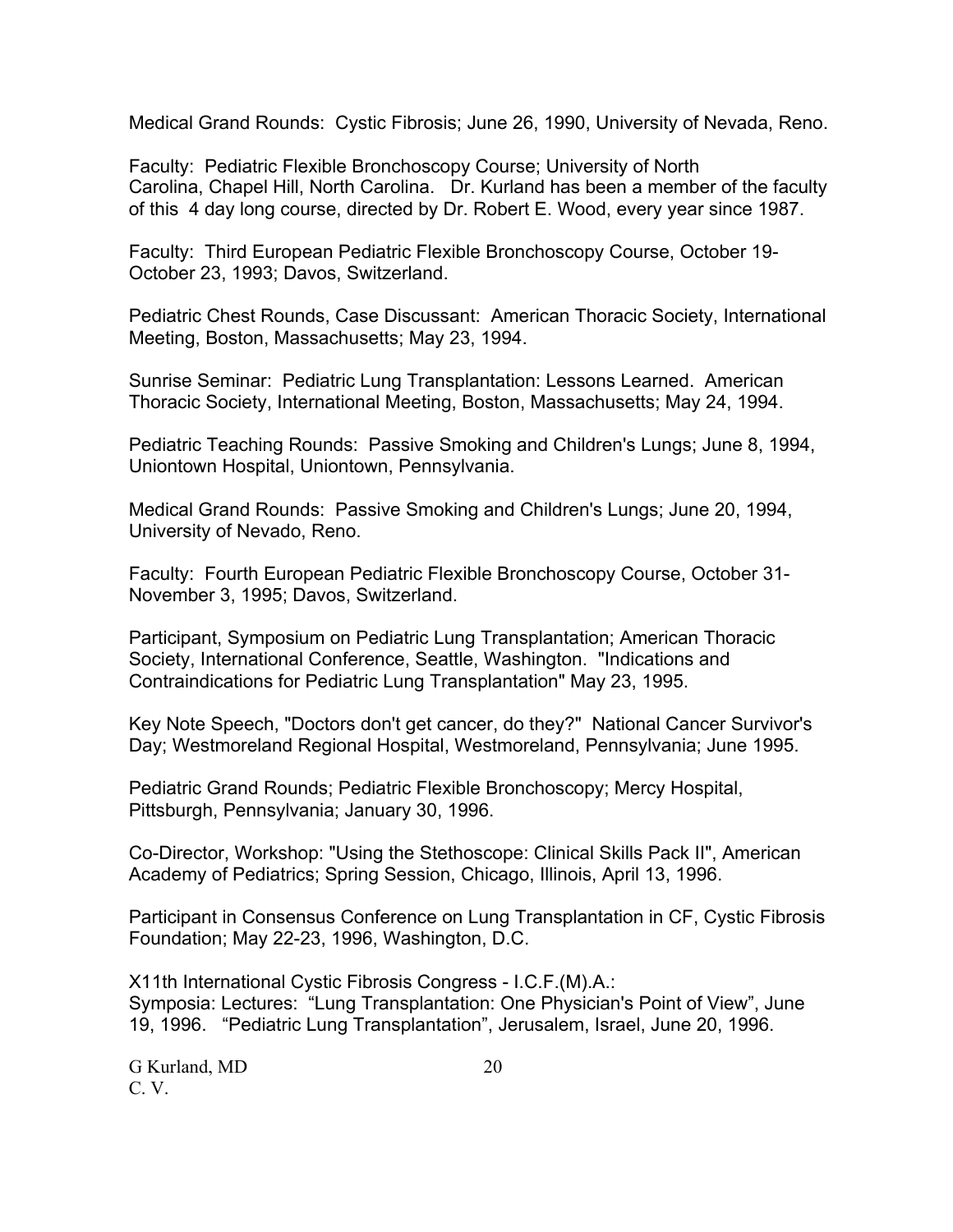LECTURE: "Pediatric Flexible Bronchoscopy" Pediatric Cardiothoracic Teaching Conference, Great Ormond Street Hospital for Sick Children, London, England, October 10, 1996.

LECTURE: "Pediatric Flexible Bronchoscopy" The First Laura Davies Memorial Lecture, Royal Manchester Children's Hospital, Manchester, U.K., October 22, 1996.

LECTURE: "Pediatric Lung and Heart-Lung Transplantation" Teaching Conference, The Wythenshawe Hospital, Wythenshawe, Manchester, U.K., October 23, 1996.

LECTURE: "The origin and evaluation of breath sounds. Two Lectures" Pediatric Housestaff Lecture Children's Hospital of Pittsburgh. March 4, May 13, 1997.

Participant in Consensus Conference on Lung Transplantation in CF, Cystic Fibrosis Foundation; May 22-23, 1996, Washington, D.C.

X11th International Cystic Fibrosis Congress - I.C.F.(M).A.: Symposia: Lectures: "Lung Transplantation: One Physician's Point of View", June 19, 1996. "Pediatric Lung Transplantation", Jerusalem, Israel, June 20, 1996.

Faculty: Fifth European Pediatric Flexible Bronchoscopy Course, November 4-7, 1997; Davos, Switzerland.

LECTURES:"PostTransplant Pathology: Rejection vs. Infection" and "Experience in Lung Transplantation at Children's Hospital of Pittsburgh". V Symposium International de Urgencias y Cuidados Intensivos Pediatricos; Cordoba, Spain; May 20-23, 1998.

LECTURE: "Pediatric Lung Transplantation". Fifth Great Lakes Lung Conference; Niagra-on-the-Lake, Ontario, Canada; September 11-13, 1998.

LECTURE: "Pediatric Lung Transplantation". Hospital de Pediatria "Prof. Juan P. Garrahan"; Buenos Aires, Argentina; December 7, 1998.

LECTURE: "The Wheezing Infant." Pediatric House Staff noon conference, Children's Hospital of Pittsburgh. January 19, 1999.

LECTURE: "Pediatric Lung Transplantation: Current Results and Future Challenges." Pediatric Grand Rounds, Memorial-Sloan Kettering Hospital, New York City. February 11, 1999.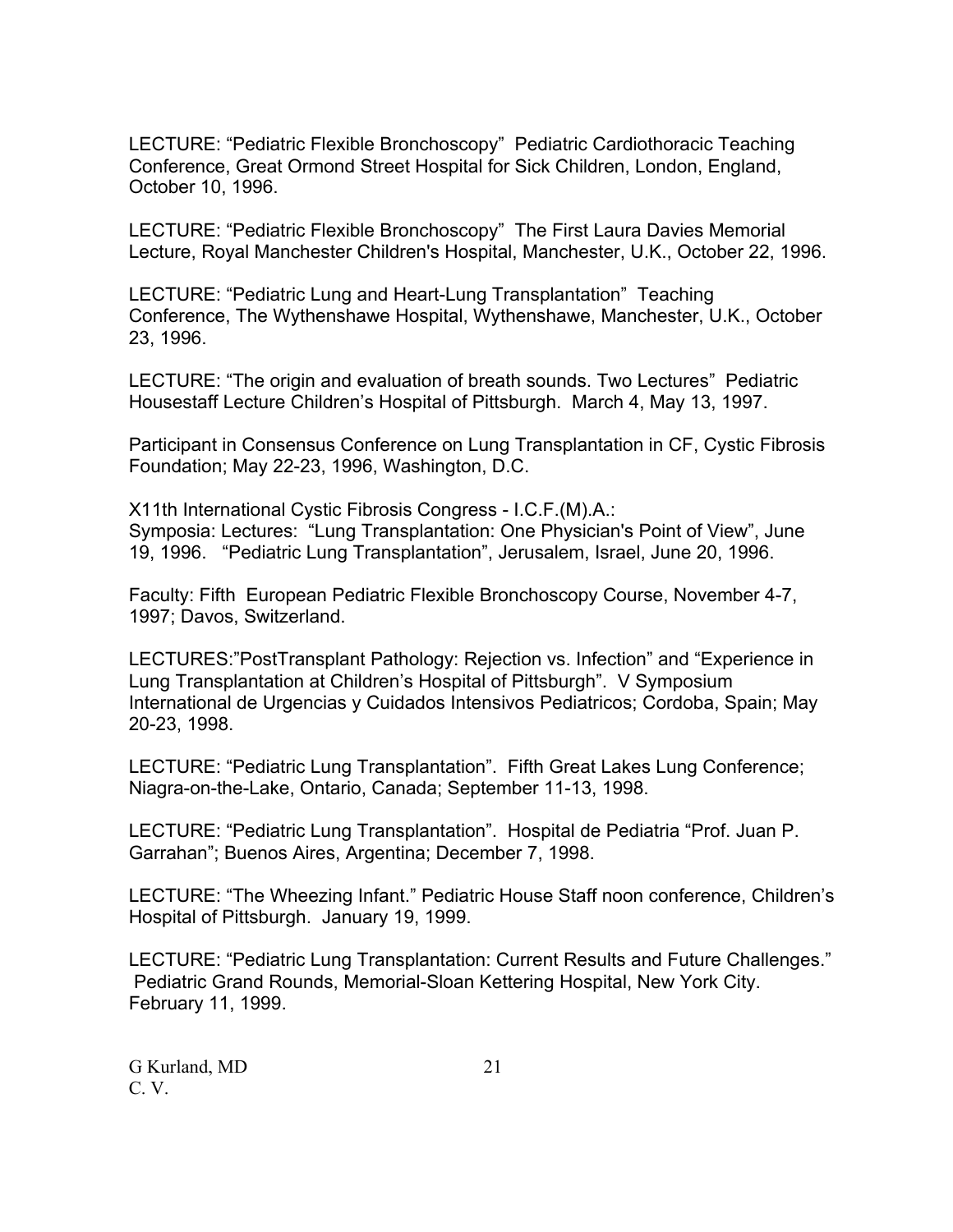LECTURE: "Bronchoalveolar Lavage in Children." Sunrise Seminar, American Thoracic Society, International Meeting, San Diego, CA. April 27, 1999.

FACULTY MEMBER: Sixth European Pediatric Flexible Bronchoscopy Course, November 16-19, 1999; Davos, Switzerland.

LECTURE: "Lung and Heart-lung Transplantation in Children." Hospital Edgardo Rebagliati Martins, Lima, Peru. March 21, 2000.

LECTURE: "Pediatric Flexible Bronchoscopy". House Staff Lecture, Children's Hospital of Pittsburgh. May 23, 2000

LECTURE: "Pulmonary Complications of Pediatric Bone Marrow Transplantation". Invited Plenary Lecture, International Paediatric Respiratory and Allergy Congress. Prague, Czech Republic. April 1-4, 2001.

LECTURE: "Pulmonary Complications of Pediatric Bone Marrow Transplantation". Teaching Conference, Pediatric Hematology-Oncology Division, Children's Hospital of Pittsburgh. April 9, 2001.

LECTURE: "Pediatric Lung and Heart-Lung Transplantation". Warren Medical Society and Warren General Hospital Grand Rounds. Warren, PA, May 15, 2001.

WORKSHOP MODERATOR: "Lung Transplantation". North American Cystic Fibrosis Conference, Orlando, FL, October 25-28, 2001.

FACULTY MEMBER: Seventh European Pediatric Flexible Bronchoscopy Course, November 13-16, 2001; Davos, Switzerland.

LECTURE: "Gastroesophageal Reflux and Airway Disease in Children". Fourth International Symposium on the Pediatric Airway, Pittsburgh, PA, April 26-28, 2002.

LECTURE: "Gastroesophageal Reflux and Airway Disease in Children". Pediatric Grand Rounds, West Virginia University School of Medicine, May 1, 2002.

FACULTY MEMBER: Pediatric Flexible Bronchoscopy course, Robert E. Wood, Ph.D., M.D. Director; Cincinnati, OH, August 25-29, 2002.

LECTURES: "Flexible Bronchoscopy of the Pediatric Patient" and "Lung Transplantation for Cystic Fibrosis: Successes, Failures, and Insights". Fourth Annual Pulmonology Days, University of Thessaly School of Medicine, Larissa, Greece, September 27-29, 2002.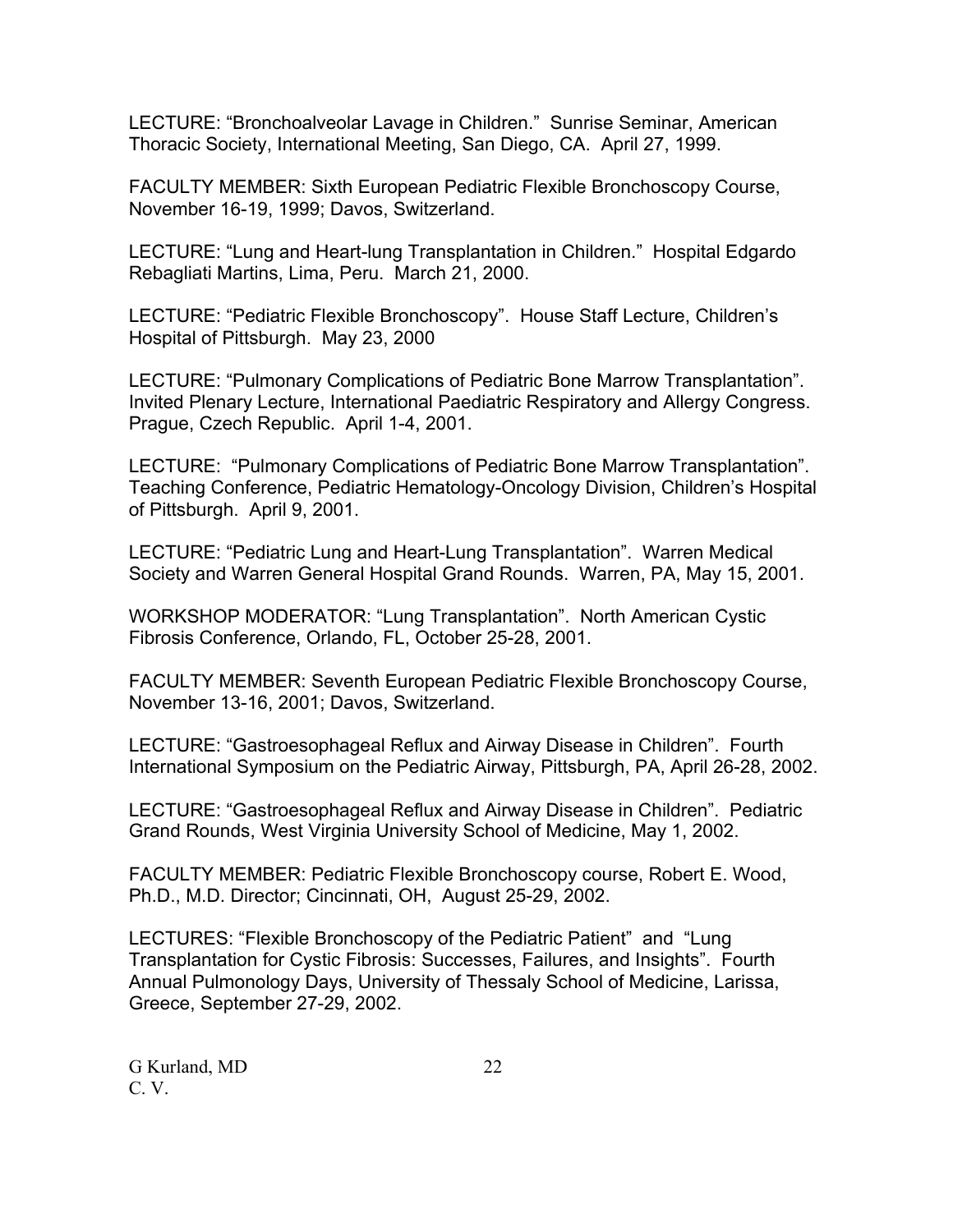LECTURE: "Lung Transplantation in Cystic Fibrosis: The Impact on Patients, Families, and Caregivers". North American Cystic Fibrosis Conference, New Orleans, LA, October 3-6, 2002.

LECTURE: "Lung Transplantation—Psychosocial Issues". The Third National Cystic Fibrosis Symposium, Killarney, Ireland, February 7, 2003.

LECTURES: "My Own Medicine: What I Learned on the Way to Remission". Hematology-Oncology Conference and separate public lecture. Mayo Clinic, Rochester, MN February 27, 2003.

LECTURE: "Bronchiolitis Obliterans" in Symposium on Advances in the Diagnosis and Management of "Orphan" Diseases in Pediatric Pulmonology, American Thoracic Society International Conference, Seattle, WA, May 18, 2003.

LECTURE: "The Wheezing Infant and Child: Diagnostic Considerations". Ambulatory Clerkship Lecture Series (Third Year Students) UPMC; September 8, 2003.

LECTURE: "Setting the Stage: Quality of Life; A Physician-Patient's Perspective". Quality of Life III, Translating the Science of QOL Assessment into Clinical Practice; Scottsdale, AZ; October 3, 2003.

LECTURE: "My Own Medicine: Lessons Learned en route to Remission". The Mayo Society Lecture, Mayo Alumni Association Meeting, Scottsdale, AZ; October 3, 2003.

LECTURE: "A Patient-Physician Perspective: Lessons Learned on my Way to Remission." The North Central Cancer Treatment Group CRA/Nurse Workshop; Rochester, MN; October 7, 2003.

LECTURE: "The Wheezing Infant: Diagnosis and Management"; Laurel Pediatrics; Uniontown, PA; October 30, 2003

LECTURE: "My Own Medicine: A Doctor's Life as a Patient". The Vancouver Institute, Vancouver, B.C., Canada; February 21, 2004.

LECTURE: "Bronchoalveolar Lavage in Pediatric Interstitial Lung Disease." Pediatric Interstitial Lung Disease Conference; Cincinnati, OH, March 26-28, 2004.

LECTURE: "Creative non-fiction and the construction of an illness narrative" Invited lecture for Course: Narrative, Literature, and the Experience of Illness; 4<sup>th</sup> year Elective Course; University of Pittsburgh School of Medicine; (5 students); April 6, 2004.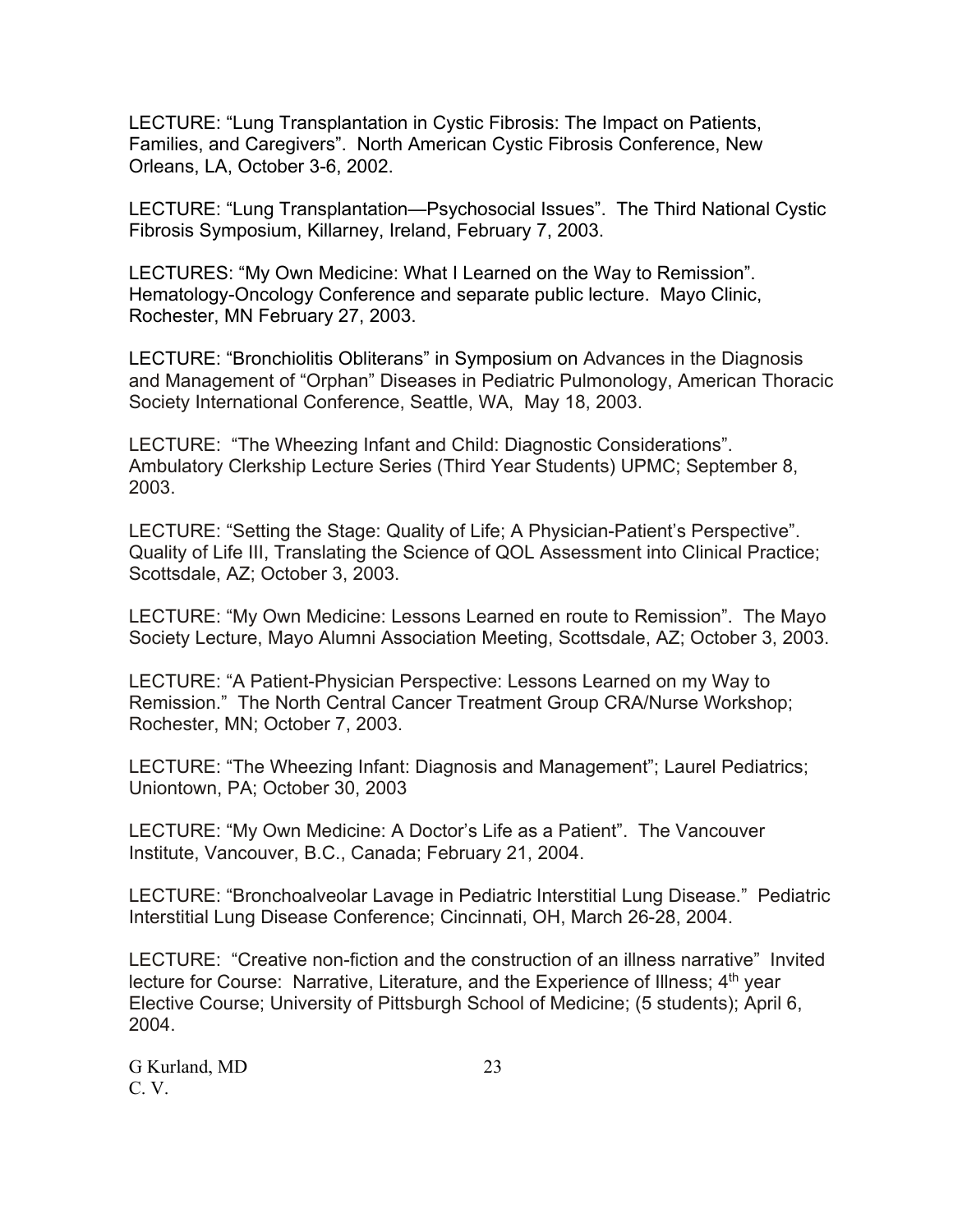LECTURE: "My Own Medicine: A Doctor's Life as a Patient" Whitehall Public Library Annual Author's Luncheon; Whitehall, PA, May 1, 2004.

LECTURE: "Common Pediatric Pulmonary Problems: Evaluation and Management". Grand Rounds, Uniontown Hospital, Uniontown, PA May 4, 2004.

LECTURE: "My Own Medicine: Lessons Learned en Route to Remission". The Chautauqua Literary and Scientific Circle; Chautauqua Institute, Chautauqua, NY. July 8, 2004.

LECTURE: "Wheezing in Infants and Children" Ambulatory Care (Third Year Medical School) Clerkship Core Lectures, three times per year (9/2004; 11/2004)

LECTURE: "My Own Medicine: Thoughts of a Physician-Patient" Young President's Organization, Pittsburgh, PA. October 15, 2004.

LECTURE: "Pediatric Lung Transplantation—The Basics" ChILD (Children's Interstitial Lung Disease) Parent's Group; Rare Lung Disease Consortium National Meeting, April 7-10, 2005.

LECTURE: "Pediatric Lung Transplantation" Cardiac Nurse Orientation, Children's Hospital of Pittsburgh August 18, 2005

FACULTY: Pediatric Flexible Bronchoscopy Course (Robert E. Wood, Ph.D, MD, Director). Cincinnati, OH Sept 19-22, 2005

LECTURE: "Pediatric Lung Transplantation: The Basics and the Referral Process" ad hoc meeting of Pediatric and Adult Pulmonology, Akron, OH Oct 5, 2005

LECTURE: "Cystic Fibrosis: Quality Care for Quality Outcomes." Pediatric Grand Rounds, St. Joseph's Children's Hospital, Paterson, NJ Oct 18, 2005.

LECTURE: "Gastroesophageal Reflux and Pulmonary Disease". Pediatric Otolaryngology Teaching Conference, Children's Hospital of Pittsburgh. Nov 17, 2005

LECTURE: "Wheezing in Infants and Children" Ambulatory Care Clerkship didactic Lecture Series. 3rd year Medical Students, UPSOM. Nov. 28, 2005

LECTURE: "Stridor in Infants and Children" Pediatric Residency Noon Lecture Series, Children's Hospital of Pittsburgh. Dec. 1, 2005.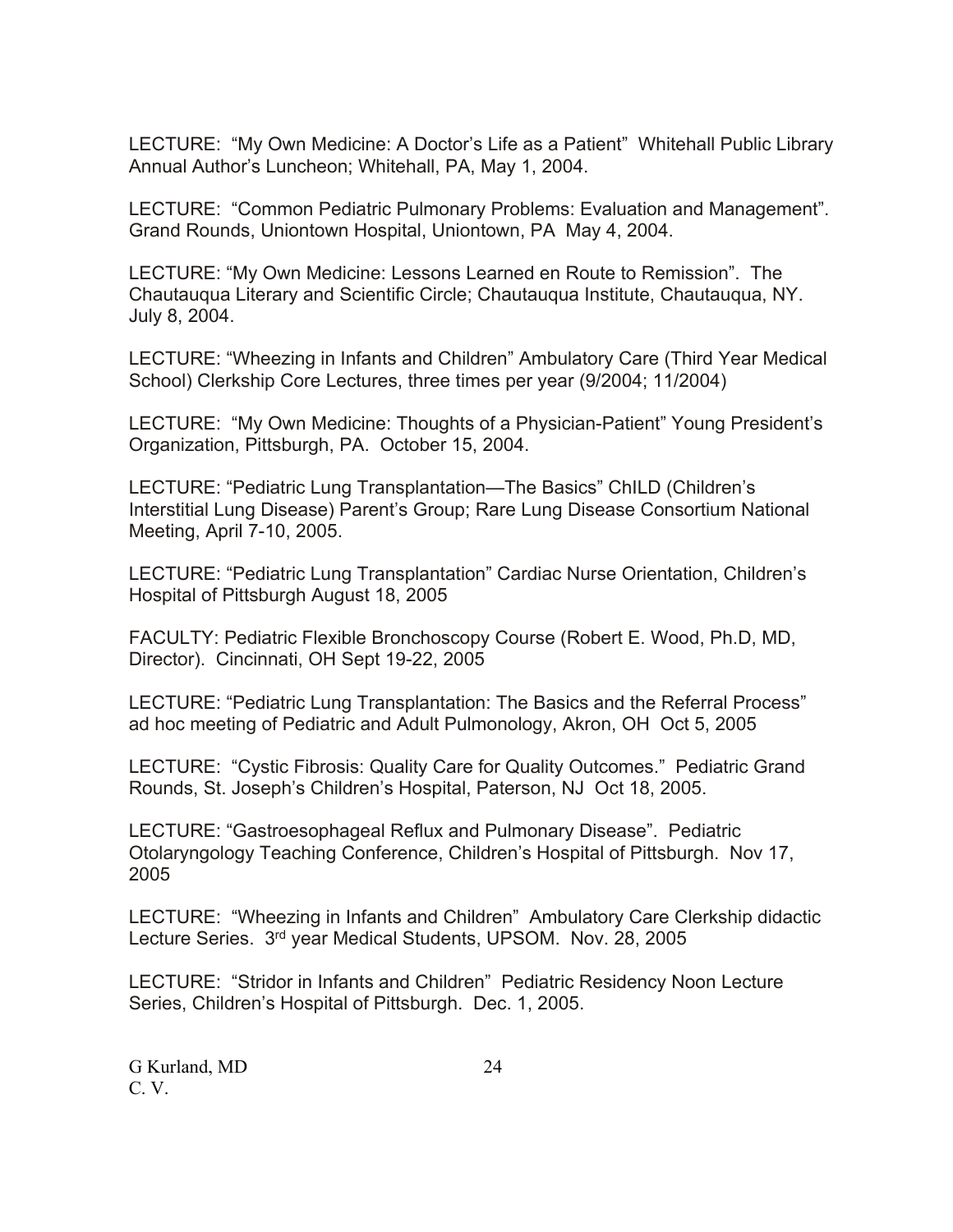LECTURE: "Wheezing in Infants and Children" Ambulatory Care Clerkship didactic Lecture Series. 3<sup>rd</sup> year Medical Students, UPSOM. Feb. 27, 2006

LECTURE: "Cystic Fibrosis: Quality Care for Quality Outcomes." Cystic Fibrosis Parents' Conference, Children's Hospital of Pittsburgh, April 8, 2006.

LECTURE/DISCUSSION: "My Own Medicine. Writing about receiving a diagnosis." Literature in Medicine Course, University of Pittsburgh School of Medicine, R. Kolarik, M.D. course director. April 10, 2006.

LECTURE: "Pediatric Interstitial Lung Disease: Introduction." Fellows' Didactic Lecture Series, Children's Hospital of Pittsburgh, April 13, 2006.

LECTURE: "Pediatric Lung Transplantation: The Basics" Cardiac Nurse Orientation Course. Children's Hospital of Pittsburgh. April 21, 2006.

LECTURE: "Childhood Asthma" *Ladies Who Lunch* fundraiser for CentiMark Foundation, Pittsburgh, PA. September 10, 2006.

FACULTY MEMBER AND LECTURER: (LECTURE: "My Own Medicine: A Personal Encounter with Illness); Consortium Ethics Program, University of Pittsburgh, 17th Annual Retreat, Wheeling, West Virginia. September 15-17, 2006.

FACULTY: Pediatric Flexible Bronchoscopy Course (Robert E. Wood, Ph.D, MD, Director). Cincinnati, OH Sept 18-21, 2006

FACULTY AND COURSE CO-DIRECTOR: Advanced Pediatric Interviewing; Second Year Medical Student Course (not-for-credit); UPSOM; 6 sessions Jan. 17- Feb. 27, 2007

VISITING PROFESSOR: Post Graduate Institute for Medical Education and Research, Chandigarh, India. March 3-10, 2007. Multiples Lectures given during the week: "Pediatric Interstitial Lung Disease"; "Pediatric Flexible Bronchoscopy and Bronchoalveolar Lavage"; "Cystic Fibrosis: Basic Pathophysiology and Improvement in Care Delivery"; "Pediatric Lung Transplantation"; "My Own Medicine: Lessons Learned en Route to Remission".

LECTURE: "Cystic Fibrosis: Basic Pathophysiology and Improvement in Care Delivery"; Department of Pediatrics, Max Devkia Devi Hospital, New Delhi, India, March 10, 2007.

LECTURE: "Pediatric Lung Transplantation: The Basics" Cardiothoracic Nurses Introductory Course, Children's Hospital of Pittsburgh, March 27, 2007.

G Kurland, MD 25 C. V.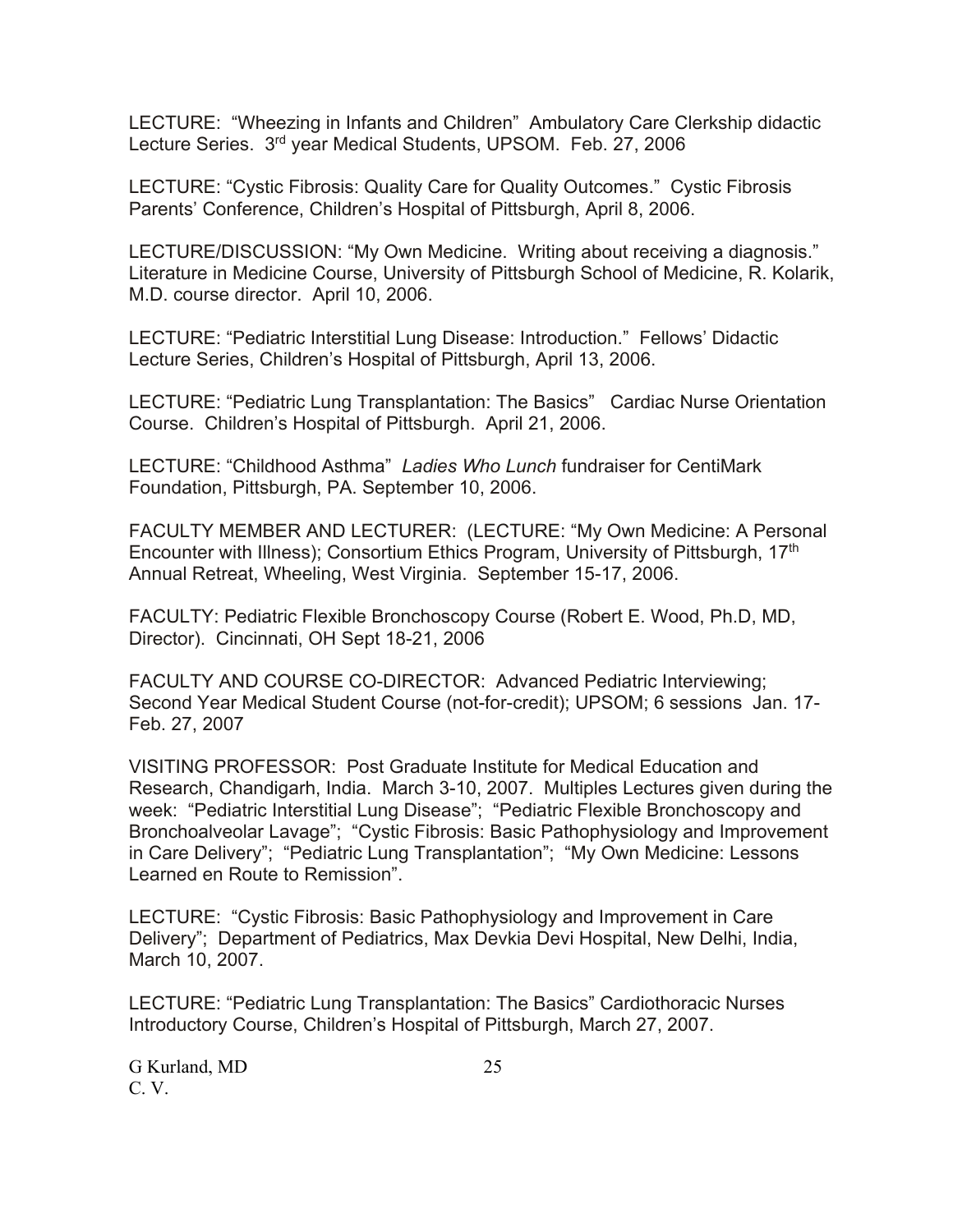LECTURE: "Pediatric Lung Transplantation: The Basics and Otolaryngologic Complications" Pediatric ENT Lecture Series, Children's Hospital of Pittsburgh, May 11, 2007

LECTURES: "Bronchiolitis Obliterans in the Pediatric Patient" and "Pulmonary Infiltrates in the Immunocompromised Child". Ninth British Paediatric Respiratory Society Summer Symposium, Warwick University, June 18-19, 2007.

LECTURE: "Wheezing in Infants and Children" UPSOM 3rd year Clerkship (Ambulatory Medicine and Pediatrics); July 9, 2007 (Lecture given approximately every 2 months during academic year to  $3<sup>rd</sup>$  year medical students)

LECTURE: "Asthma Care at the Children's Hospital of Pittsburgh" Keynote Speaker. CentiMark Annual Golf Fundraiser, Southpointe, Pittsburgh, PA July 10, 2007

LECTURE: "Stridor": House staff noon conference, Children's Hospital of Pittsburgh. March 6, 2008.

FACULTY MEMBER: Pediatric Flexible Bronchoscopy Course, R.E. Wood Ph.D., M.D., Director, September 15-18, 2008.

LECTURE: "Pediatric Lung Transplantation: The Basics and 'The Controversy'" Pediatric Grand Rounds, Bridgeport Hospital, Bridgeport, CT Dec 10, 2008

LECTURE: "My Own Medicine: Lessons Learned en Route to Remission" Pediatric Grand Rounds, Yale University Medical Center, New Haven, CT Dec 10, 2008

LECTURE: "My Own Medicine: Lessons Learned en Route to Remission: Pulmonology Grand Rounds, University of Utah School of Medicine, April 16, 2009

LECTURE and VISITING PROFESSOR: Medical Writing Workshop, University of Utah School of Medicine, April 16, 2009.

LECTURE/CASE DISSCUSANT: "Hemoptysis and Bilateral Infiltrates on Chest X-Ray After Lung Transplant" Pediatric Clinical Chest Rounds; American Thoracic Society International Conference; San Diego, CA, USA; May 19, 2009

LECTURE: "Congenital Airway Anomalies"; Nurse Practitioner Student Course (NURNP 2574: Neonatal Disease Process II—Theory); School of Nursing, University of PIttsburgh. July 21. 2009.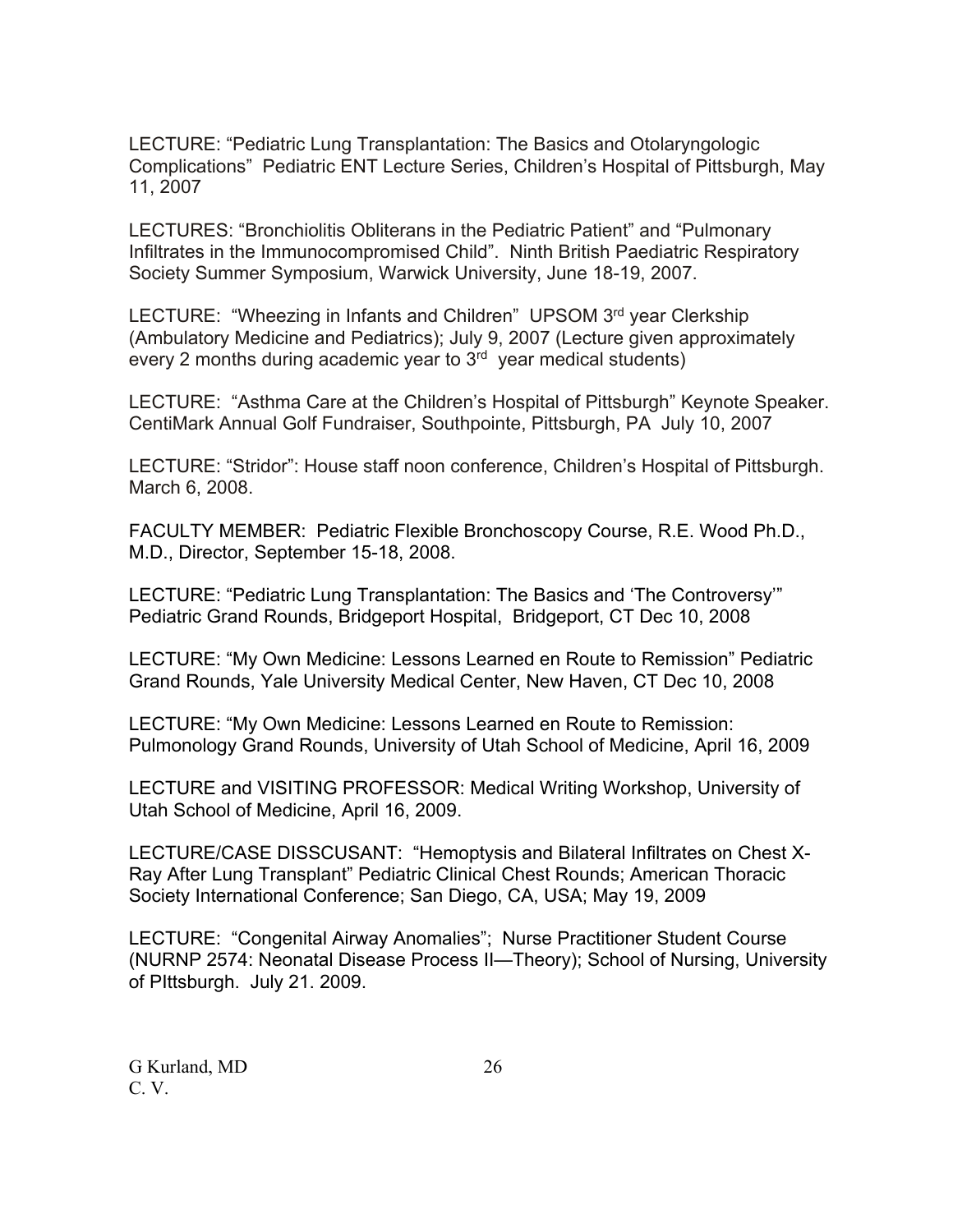FACULTY MEMBER: Pediatric Flexible Bronchoscopy Course, R.E. Wood Ph.D., M.D., Director, Cincinnati, OH September 22-25, 2009.

LECTURE: "My Own Medicine: Lessons Learned en Route to Remission"; University of Pittsburgh Consortium Ethics Program Course, La Roche College, November 11, 2009

LECTURE: "Exercise-Induced Asthma and Vocal Cord Dysfunction" American Respiratory Alliance Asthma Course and Workshop, Heinz Field, Pittsburgh, PA, December 12, 2009.

LECTURE: "Congenital Airway Anomalies" Nurse Practitioner Student Course, School of Nursing, University of Pittsburgh; June 22, 2010

FACULTY MEMBER: Pediatric Flexible Bronchoscopy Course, R.E. Wood Ph.D., M.D., Director, Cincinnati, OH September 13-16, 2010

VISITING PROFESSOR: Stanford University. Lectures: "Interstitial Lung Disease in Infants and Children: New Approaches and New Entities" House Staff Lecture, Sept. 23, 2010. "Pediatric Lung Transplantation: Triumphs, Failures, and Controversies" Pediatric Grand Rounds, Sept. 24, 2010.

LECTURE: "My Own Medicine: Lessons Learned En Route to Remission"; Consortium Ethics Conference, High Mark Insurance, Pittsburgh, PA, Oct. 26, 2010.

FACULTY MEMBER: Pediatric Flexible Bronchoscopy Course, R.E. Wood Ph.D., M.D., Director, Hospital 12 de Octubre, Madrid, Spain, Dec. 7-10, 2010

LECTURE: "Stridor in Infants and Children". Children's Hospital of Pittsburgh Pediatric House Staff Lecture, April 5, 2010.

LECTURES: "Pediatric Lung Transplantation: The Basics and The Controversies"; "My Own Medicine: Lessons Learned en Route to Remission"; and "Pediatric Lung Transplantation: A Guide for Patients and Families". Upstate Cystic Fibrosis Teaching Day and Parents Conference, State University of New York (SUNY) Syracuse, April 8-9, 2011.

WORKSHOP AND LECTURE: "Applying New ATS Consensus Guideline Recommendations for Children's Interstitial Lung Disease: Executive Summary Report" American Thoracic Society International Conference, Denver, CO, May 16, 2011.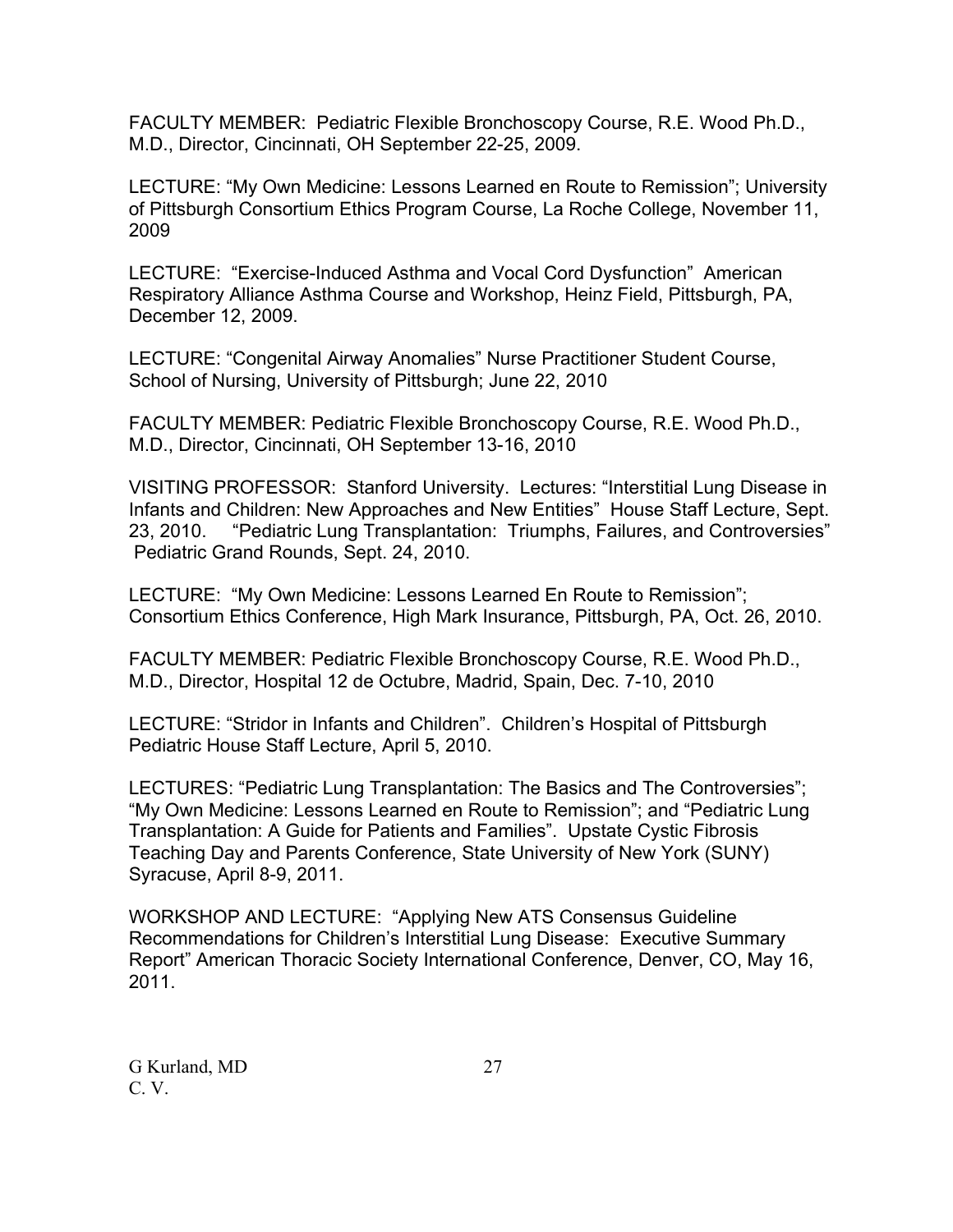LECTURE: "My Own Medicine: Lessons Learned en Route to Remission" Keynote Address, Leukemia & Lymphoma Society of Western Pennsylvania Breakfast Meeting. Pittsburgh, PA, May 19, 2011.

FACULTY MEMBER: Pediatric Flexible Bronchoscopy Course, R.E. Wood Ph.D., M.D., Director, Cincinnati, OH, September, 2011

LECTURE: "Cardiopulmonary Interactions" at Post-Graduate Course "The Physiologic Basis of Pediatric Respiratory Diseases", American Thoracic Society International Conference, San Francisco, CA, May 19, 2012

CO-CHAIRPERSON AND ORGANIZER: Symposium: "The Price of Progress: Lung Injury Before and After Pediatric Lung Transplantation: American Thoracic Society International Conference, San Francisco, CA, May 20, 2012.

CO-CHAIRPERSON: Mini Symposium: "Rare Pediatric Lung Disease: Expanding our Understanding" American Thoracic Society International Conference, San Francisco, CA, May 21, 2012.

LECTURE: "Congenital Airway Abnormalities". Pediatric NICU CRNP Program. Children's Hospital of Pittsburgh, July 17, 2012.

LECTURE: "My Own Medicine: Lessons Learned en route to Remission" Annual Humanities and Retreat, Consortium Ethics Program of the University of Pittsburgh, Oglebay Resort, West Virginia; September 28, 2012,

FACULTY MEMBER: Pediatric Flexible Bronchoscopy Course (R. E. Wood, PhD. M.D., Director); Cincinnati Children's Medical Center, Cincinnati, OH, September 11- 14, 2012

FACULTY MEMBER: Pediatric Flexible Bronchoscopy Course (R.E. Wood, PhD., M.D. and J. Anton-Pacheco, M.D., Co-Directors) Hospital 12 de Octubre, Madrid, Spain.; November 13-16, 2012

LECTURES: "Cystic Fibrosis: Treatment Strategies for Pulmonary Infection" Pediatric Grand Rounds, University of Arizona Medical Center, Tucson, AZ and ""Pediatric Lung Transplantation from Dream to Reality: the 'Basics' and the 'Controversy' " Arizona Respiratory Center Conference, University of Arizona Medical Center, Tucson, AZ December 13, 2012.

LECTURE: "Pulmonary Mechanics" , as part of Post-Graduate Course" Pediatric Respiratory Physiology: What's Right and When it Goes Wrong". American Thoracic Society International Conference, Philadelphia, PA May 17, 2013.

G Kurland, MD 28 C. V.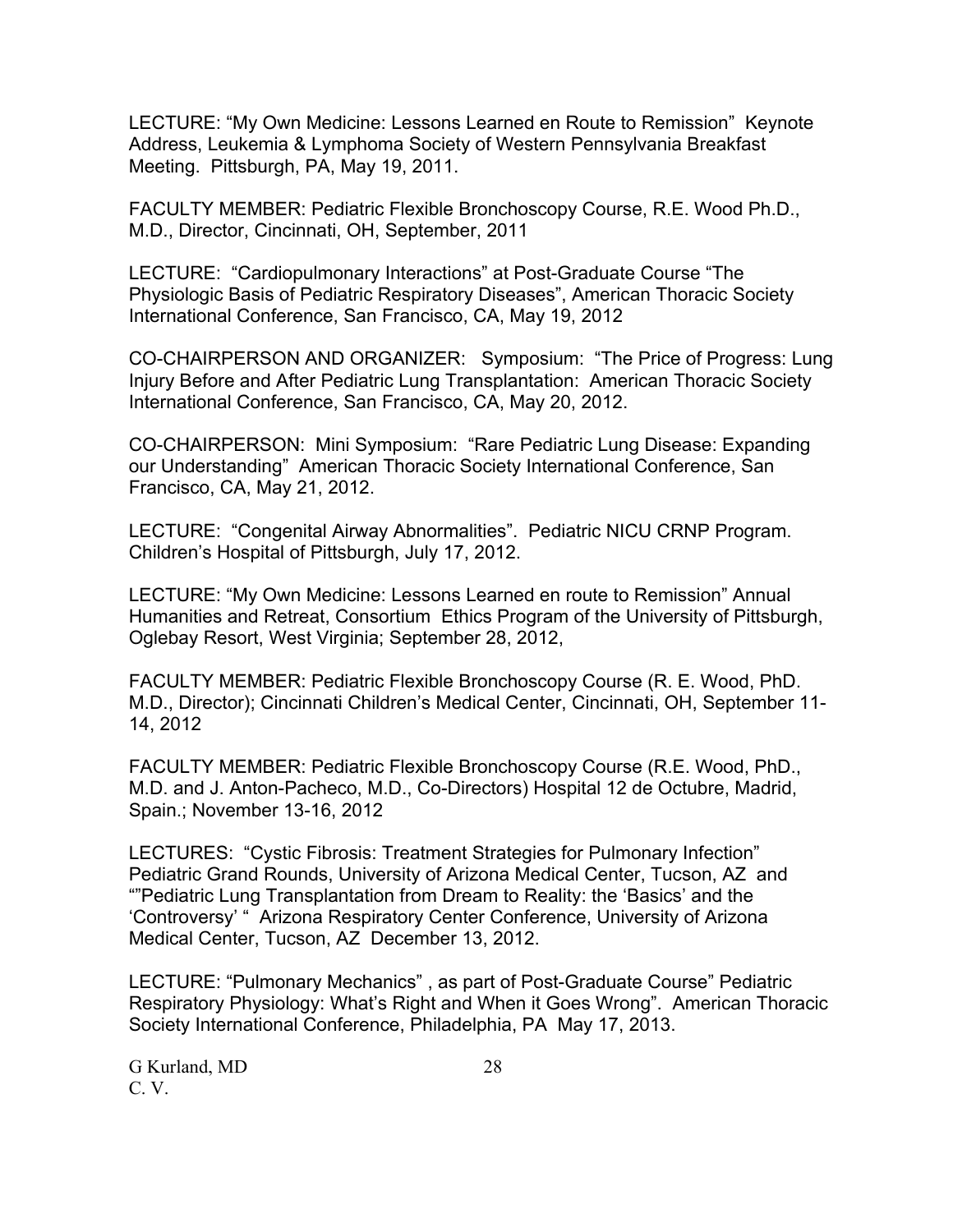CONFERENCE ORGANIZER: The Ninth Annual chILD Conference. LECTURES: "The Clinical Approach to the Child with Diffuse Lung Disease and Suspected chILD Syndrome" and "The ATS Consensus Statement on chILD: Future Impact" Sheraton Station Square Hotel; Pittsburgh, PA June 21-23, 2013.

LECTURE: "Congenital Airway Anomalies" to Students, Neonatal Nurse Practitioner Course, July 29, 2013.

FACULTY MEMBER: Pediatric Flexible Bronchoscopy Course (R. E. Wood, PhD. M.D., Director); Cincinnati Children's Medical Center, Cincinnati, OH, September 9- 12, 2013

LECTURE: The Drew Wiltsie Lecture: "Pediatric Lung Transplantation: Advances, Controversies, and Conundrums." Children's Hospital of Pittsburgh, October 24, 2013.

LECTURE: "Cystic Fibrosis: The Basics" Procedure Center Staff Lecture, Children's Hospital of Pittsburgh, November 5, 2013.

VISITING PROFESSOR: Jake Arricale Visiting Professor in Pediatrics, The Children's Hospital, Johns Hopkins Hospital. Lectures: "My Own Medicine: Lessons Learned en route to Remission" given to Pediatric House Staff, and Grand Rounds: "The Clinical Approach to Children with Interstitial Lung Disease", Johns Hopkins University Medical Center, Baltimore, MD, January 21-22, 2014.

LECTURE: "Hypoxemia", as part of Post-Graduate Course "Pediatric Respiratory Physiology in Health and Disease". American Thoracic Society International Conference, San Diego, CA, May 17, 2014.

LECTURE: "Lung Transplantation: The Basics" Special Lecture; Pediatric Pulmonology Division, Colorado Children's Hospital, August 7, 2014.

FACULTY MEMBER: Pediatric Flexible Bronchoscopy Course (R. E. Wood, PhD. M.D., Director); Cincinnati Children's Medical Center, Cincinnati, OH, September 15- 18 2014

VISITING PROFFESOR: Division of Pediatric Pulmonology, Dept. of Pediatrics, Monroe Carell, Jr. Children's Hospital at Vanderbilt. November 6, 2014.

LECTURE: "My Own Medicine: Lessons Learned en route to Remission" Pediatric House Staff Noon Lecture, Monroe Carell, Jr. Children's Hospital at Vanderbilt. Nashville, TN. November 6, 2014

G Kurland, MD 29 C. V.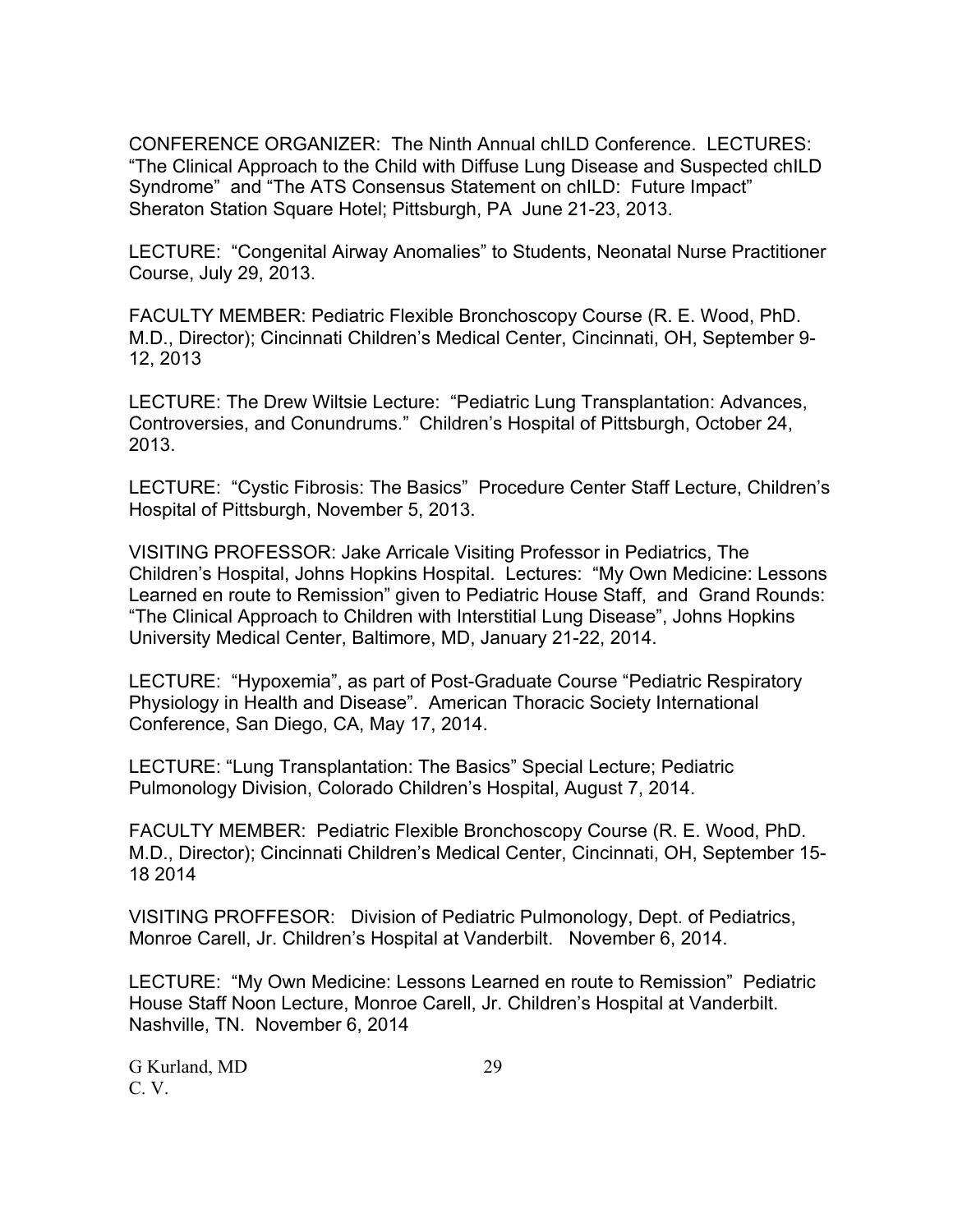FACULTY MEMBER AND LECTURER: The 2<sup>nd</sup> Annual Conference on Contemporary Management of Aerodigestive Disease in Children. Vanderbilt University. Nashville, TN. November 7-8, 2014: Lectures given:

- 1. "Pediatric Lung Transplantation: Basic Concepts and Complications."
- 2. "Interstitial Lung Disease: Intersections with Aerodigestive Disorders: A Demonstrative Case History."
- 3. "Laryngotracheobronchial Problems and the Mechanically Ventilated Patient: Laryngeal and Diaphragm Complications following Lung Transplantation."

FACULTY MEMBER: Pediatric Flexible Bronchoscopy Course (R. E. Wood, PhD. M.D. and Juan Anton-Pacheco, Co- Directors); Hospital 12 de Octubre, Madrid, Spain, Nov. 18-21,2014.

VISITING PROFESSOR: Post Graduate Institute for Medical Education and Research, Chandigarh, India, Division of Pediatric Pulmonology (M. Singh, MD, Chief of Division). February 5-14, 2015. Activities: Met with house staff on wards and in clinics, participated in rounds/patient discussions; participated in clinical conferences; aided in bronchoscopic evaluations of patients. Met with families of patients with Cystic Fibrosis, and discussed CF and the initiation of a family-centered Foundation for CF in India. Key Lectures given during visiting professorship:

- 1. "My Own Medicine: Lessons Learned en route to Remission" The Saturday Lecture (Institute-Wide at PGIMER)
- 2. "Pediatric Lung Transplantation: Advances, Controversies, and Conundrums." Key Lecture, Indian Pediatric Association, Chandigarh .
- 3. "Pediatric Lung Transplantation: Advances, Controversies, and Conundrums." Special Lecture, Adult/Pediatric Pulmonology, PGIMER, Chandigarh
- 4. "Flexible Bronchoscopy and BAL in Pediatrics" (Basic Talk on Bronchoscopy)
- 5. "Bronchoalveolar Lavage in Children"
- 6. "Interpretation of Bronchoalveolar Lavage Results"
- 7. "Examples of BAL Findings"
- 8. "The Clinical Approach to Interstitial Lung Disease in Infants and Children."

LECTURE: "Diffusion", as part of a Post-Graduate Course entitiled "The 'Art'of Pediatric Respiratory Physiology: Form and Function" ; American Thoracic Society International Meeting, Denver, Colorado, May 16, 2015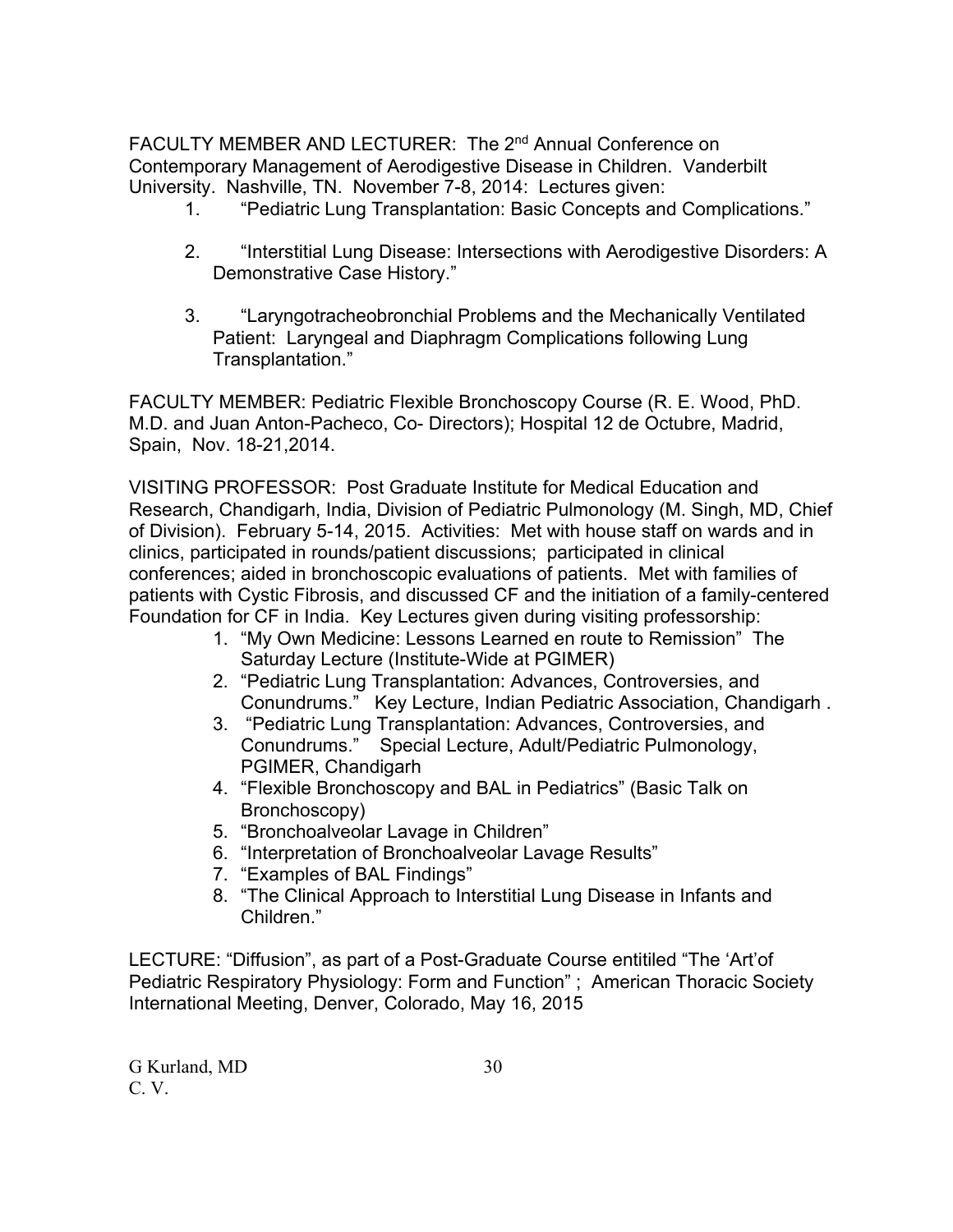LECTURE: "Respiratory Problems in Ultramarathon Runners." 2<sup>nd</sup> Annual Medicine & Science in Ulta-Endurance Sports Conference. Squaw Valley, CA. June 23-24, 2015.

LECTURE: "Congenital Airway Abnormalities". Pediatric NICU CRNP Program. Children's Hospital of Pittsburgh, July 8, 2015.

FACULTY MEMBER: Pediatric Flexible Bronchoscopy Course (R. E. Wood, PhD. M.D., Director); Cincinnati Children's Medical Center, Cincinnati, OH, August 21- September 3, 2015

PANELIST: "Knock Knock Who's There: The Use of Humor in Practice". Schwartz Rounds, Children's Hospital of Pittsburgh, November 11, 2015

FEATURED LECTURER: Seventh Argentine Congress of Pediatric Pulmonology, Nov 18-20, 2015, Mar Del Plata, Argentina.

- 1. Pediatric Lung Transplantation: Basic Concepts and Complications
- 2. My Own Medicine: Lessons Learned en route to Remission
- 3. The Clinical Approach to Interstitial Lung Disease in Infants and Children

LECTURE (WEBINAR): "The Clinical Approach to Interstitial Lung Disease in Infants and Children"; Pediatric Pulmonology Consortium, Northern California Kaiser Permanente Medical Centers; December 3, 2015.

LECTURE: "Classification, Evaluation, and Management of Bronchiolitis Obliterans—What have we learned so far?" Bronchiolitis Obliterans Symposium & Workshop, Schloss Johannisberg, Geisenheim-Rheingau, Germany, February 6, 2016.

LECTURE: "My Own Medicine: Lessons Learned en route to Remission" Grand Rounds Presentation, Department of Pediatrics, Greenville Health System and Hospital, Greenville, SC February 19, 2016.

VISITING PROFESSOR: Marmara University (Istanbul, Turkey). March 28, 2016. LECTURE: "Pediatric Lung Transplantation: Basic Concepts and Complications".

INVITED SPEAKER: 7th Turkish Pediatric Respiratory Diseases and CF Congress; Talks: 1) Bronchoalveolar Lavage in Children. 2) Interesting Pediatric Flexible Bronchoscopy Cases. 3) The Clinical Approach to Interstitial Lung Disease in Infants and Children. Antalya, Turkey, March 30-April 2, 2016.

LECTURE: "Positive and Negative Pressure Ventilation." as part of a Post-

G Kurland, MD 31 C. V.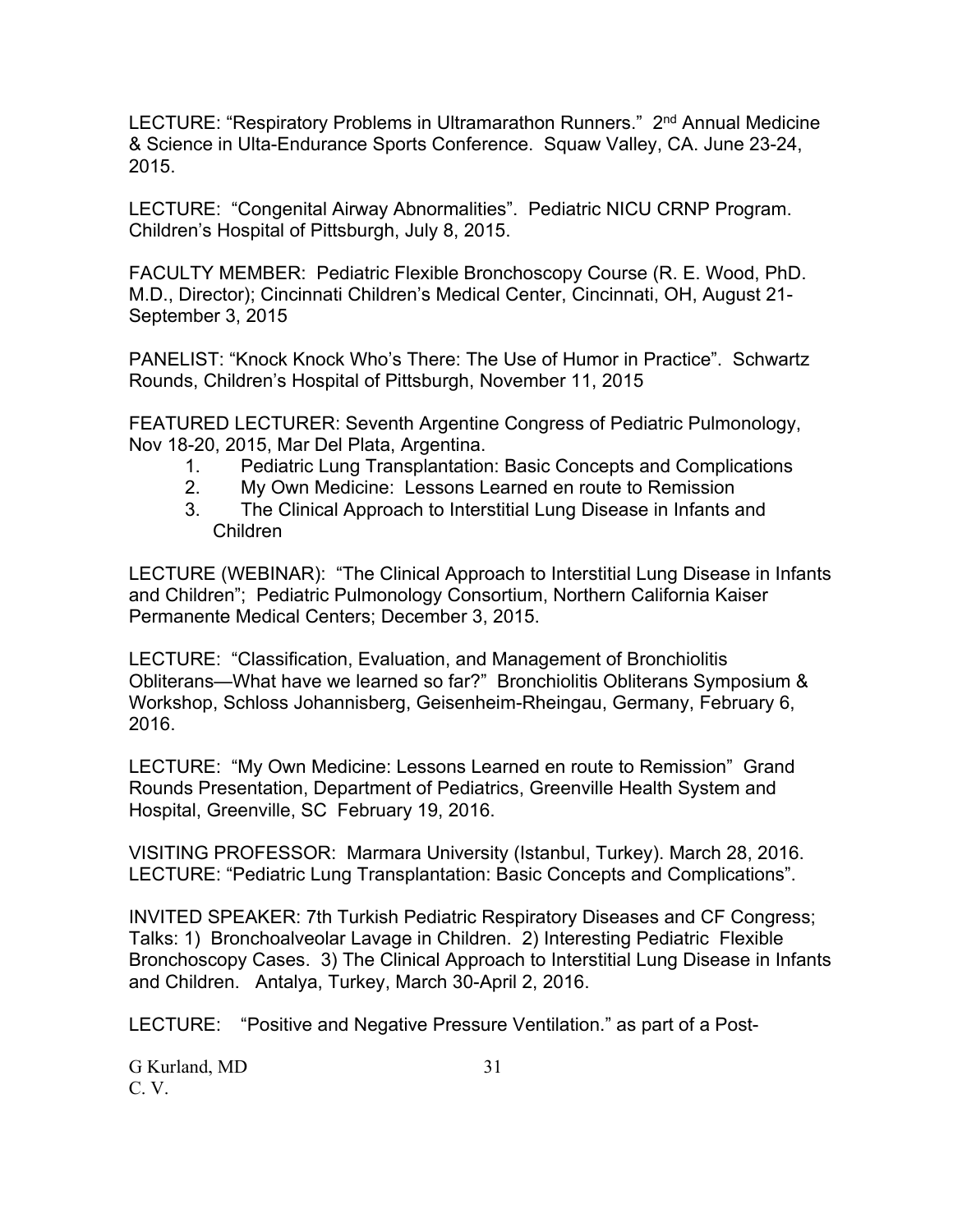Graduate Course entitled "The Physiology of Pediatric Respiratory Failure". American Thoracic Society International Conference, San Francisco, CA, May 13, 2016.

LECTURE/SEMINAR: "Bronchiolitis Obliterans in Children: Consensus and Controversy." Meet-the –Professor Seminar (with Alicia Casey, MD) at the American Thoracic Society International Conference, San Francisco, CA, May 16, 2016

LECTURE: "Challenges and Considerations in Pediatric Lung Transplantation." Given as part of the Optum Health Education Conference: "A History of Transplant Excellence, A Future of Innovation. Pittsburgh, PA , May 19, 2016.

LECTURE/DISCUSSION LEADER: " What athletic coaches can do to identify and prevent asthma in adolescent athletes." Southwestern PA Youth Athletic Initiative Coaches' Retreat. Pittsburgh, PA, June 5, 2016

LECTURE: "Congenital Airway Abnormalities" Neonatal Nurse Practitioner Students, University of Pittsburgh, July 27, 2016.

KEY INFORMANT and PANELIST: Course for First Year Medical Students, Univ. Of Pittsburgh School of Medicine: "Introduction to Being a Physician", Course Director David M. Orenstein, August 23, 2016.

FACULTY MEMBER: Pediatric Flexible Bronchoscopy Course (R. E. Wood, PhD. M.D., Director); Cincinnati Children's Medical Center, Cincinnati, OH, September 12- 15, 2016

FACULTY MEMBER: Pediatric Flexible Bronchoscopy Course (R.E. Wood, PhD. MD, Director; Juan Anton-Pacheco, MD. PhD Co-Director); Madrid, Spain, November 15-18, 2016

LECTURE: "Post-Infectious Bronchiolitis Obliterans: Predictive Biomarkers and Potential Trials." European Workshop on Bronchiolitis Obliterans: Status quo and Future Directions; Schloss Johnnisberg, Geisenheim im Rheingau, Germany February 10-11, 2017

VISITING PROFESSOR: Emory University, Dept. of Pediatrics, Division of Pediatric Pulmonology. Atlanta, GA. February 27, 2017. Lectures given:

 "My Own Medicine: Lessons Learned en Route to Remission" "The Clinical Approach to Interstitial Lung Disease in Infants and Children" "Pediatric Lung Transplantation: Basic Concepts and Complications"

G Kurland, MD 32 C. V.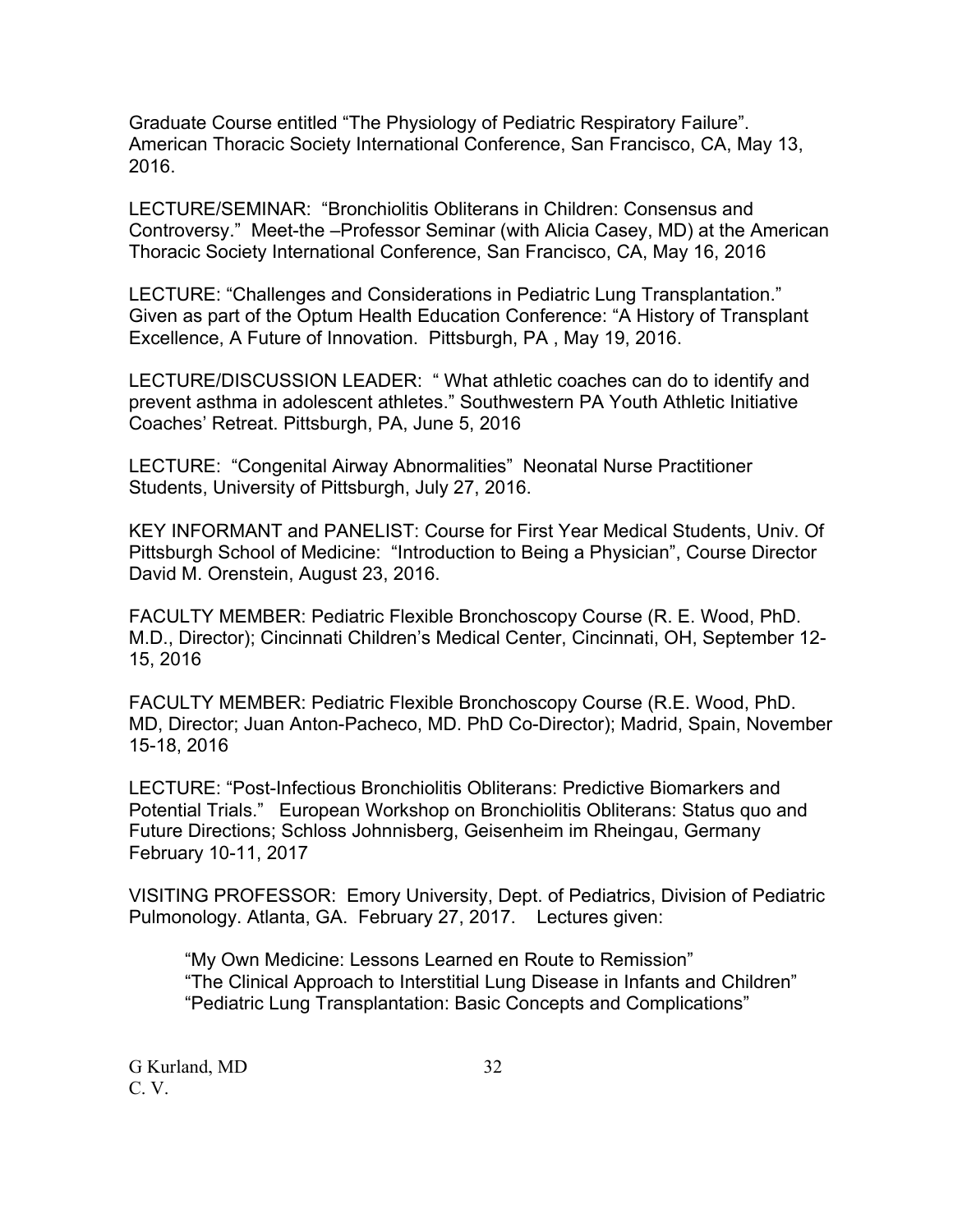LECTURE: " 'Kinetics' in Medicine…a Story" Keynote Address: Gold Humanism Awards and Third Year Pinning Ceremony, University of Pittsburgh School of Medicine, May 5, 2017.

LECTURE: "The Denervated Lung: Respiratory Responses Following Transplantation" at Post Graduate Course (PG7) "Pediatric Respiratory Physiology: When It's Normal And When It's Not" at the American Thoracic Society International Conference, Washington D.C., May 19, 2017.

LECTURE: "Congenital Airway Abnormalities" Neonatal Nurse Practitioner Students, University of Pittsburgh, July 26, 2017.

FACULTY MEMBER: Pediatric Flexible Bronchoscopy Course (R. E. Wood, PhD. M.D., Director); Cincinnati Children's Medical Center, Cincinnati, OH, September 12- 15, 2017

LECTURE/PANELIST : "A video game to improve drug adherence in asthmatic children." 3'rd Integrative Conference on Technology, Social Media, and Behavioral Health, University of Pittsburgh, November 3, 2017

LECTURE: "Pediatric Lung Transplantation: The Basics". Pulmonology Fellow Didactic Lecture Series, Dec. 12, 2017.

LECTURE: "Diffusion" at Post Graduate Course (PG12), "Pediatric Respiratory Physiology: Tests of lung function and diseases they test for." American Thoracic Society International Conference, San Diego, CA, May 18, 2018.

LECTURE: "The Clinical Approach to Interstitial Lung Disease in Infants and Children" Children's Hospital of Pittsburgh Pediatric House Staff Noon Conference, May 25, 2018.

LECTURE: "The Clinical Approach to Interstitial Lung Disease in Infants and Children". Pediatric Grand Rounds, University of California, Davis; Sacramento, CA. June 23, 2017.

LECTURE: "Congenital Airway Abnormalities" Neonatal Nurse Practitioner Students, University of Pittsburgh, June 27, 2018.

FACULTY MEMBER: Pediatric Flexible Bronchoscopy Course (R. E. Wood, PhD. M.D., Director); Cincinnati Children's Medical Center, Cincinnati, OH, September 11- 14, 2018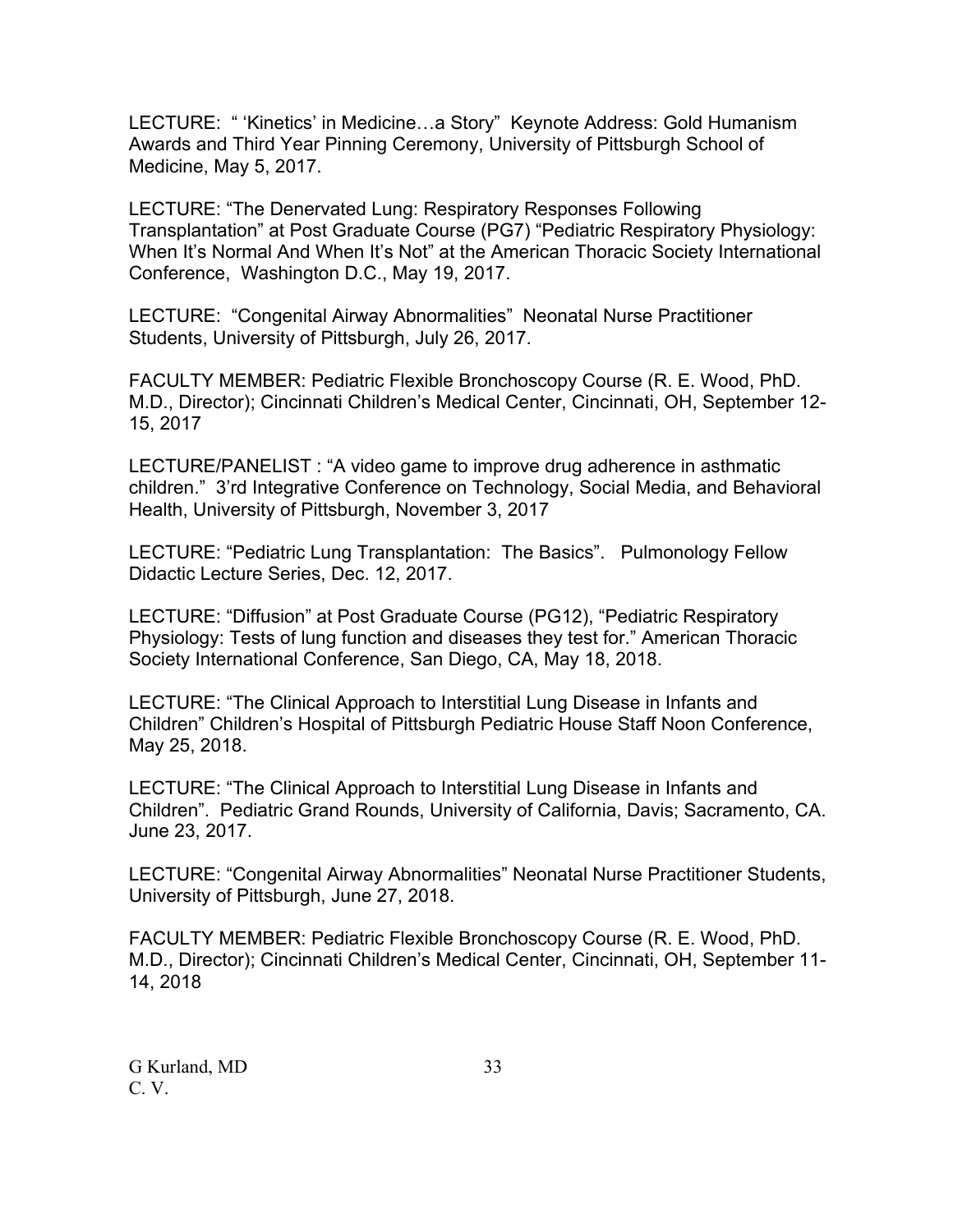WEBINAR PRESENTER: "Children's Interstitial Lung Disease (ChILD): Where have we been and where are we going?" American Thoracic Society sponsored Webinar; Cincinnati Children's Medical Center, Cincinnati, OH, September 15, 2018

LECTURE: "The Clinical Approach to Interstitial Lung Disease in Infants and Children" Pediatric House Staff Morning Conference, Geisinger Medical Center, Danville, PA, September 18, 2018

LECTURE: "My Own Medicine: Lessons Learned en Route to Remission". Pediatric Grand Rounds, Geisinger Medical Center, Danville, PA, September 18, 2018.

LECTURE: "Optimizing Lung Health in Cystic Fibrosis: Strategies for Infection Management." Pediatric Grand Rounds, Baystate Children's Hospital, Springfield, MA, December 4, 2018

LECTURE: "Dynamic airway evaluation for tracheobronchomalacia with flexible bronchoscopy." Followed by Panel Discussion of Airway Evaluation techniques. 24<sup>th</sup> ENT Symposium: Challenges and Controversies in Pediatric Otolaryngology." Children's Hospital of Pittsburgh, February 1, 2019

LECTURE: "The Clinical Approach to Interstitial Lung Disease in Infants and Children." House Staff Noon Lecture, Children's Hospital of Pittsburgh, February 5, 2019.

LECTURE: "Challenges in Classifying Bronchiolitis Obliterans" 3<sup>rd</sup> International Workshop on Bronchiolitis Obliterans, Oestrich-Winkel, Germany , February 22-23, 2019.

LECTURE: "A (Short) 'History' of Pediatric Pulmonology/Pulmonary Physiology" given as part of Post-Graduate Course (PG19) "Respiratory Physiology Over the Lifespan: When It's Right and When It's Not" American Thoracic Society International Conference, Dallas, TX, May 18, 2019.

LECTURE "My Own Medicine: Lessons Learned en Route to Remission" Pediatric Grand Rounds, UC Davis Medical Center, Sacramento, CA, June 28, 2019.

LECTURE: "Congenital Airway Abnormalities" Children's Hospital of Pittsburgh NICU CRNP Student Lecture, Pittsburgh, PA, July 10, 2019

FACULTY MEMBER: Pediatric Flexible Bronchoscopy Course (R. E. Wood, PhD. M.D., Director); Cincinnati Children's Medical Center, Cincinnati, OH, September 10- 13, 2019 Three separate lectures as well as hands-on lab teaching for two days during the course.

G Kurland, MD 34 C. V.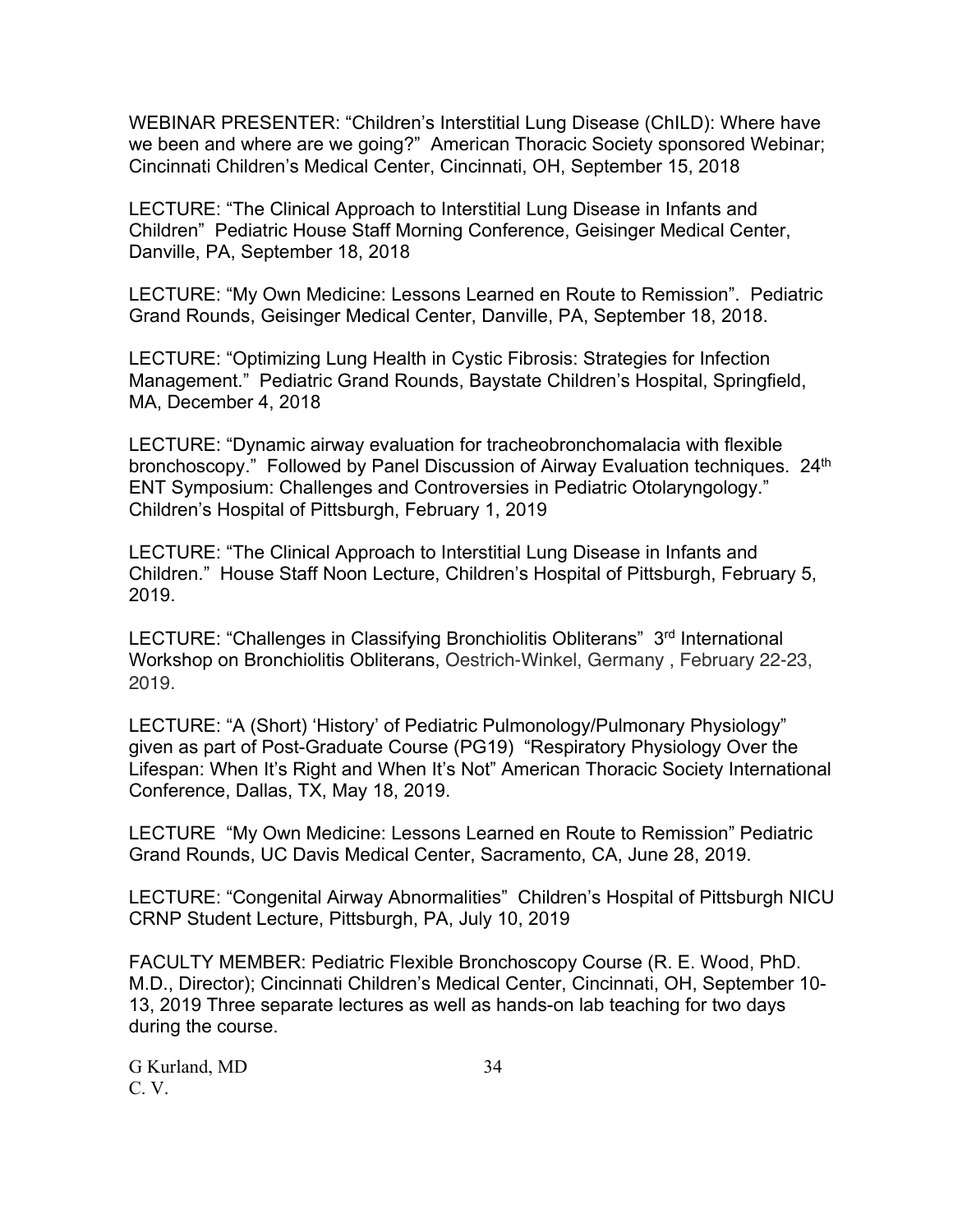LECTURE: "Optimizing Lung Health in Cystic Fibrosis: Strategies for Infection Management." Pulmonology Fellows Didactic Conference, Children's Hospital of Pittsburgh Oct 1, 2019.

### **SERVICE**

#### Hospital Committees

- 1990-93 Product Evaluation Committee
- 1995 Respiratory Therapy Utilization Committee Vision 2001 Co-Chairman
- 1996-2005 General Clinical Research Center Advisory Committee

#### University Service

- 1994-1996 Served as F.A.S.T. (Faculty and Students Together) Advisor to first and second year medical students.
- 1998-- Interviewer for Medical School Applicants, University of Pittsburgh
- 1999: Member of Search Committee for Division Chief, Pediatric **Gastroenterology**
- 2000 Member of Search Committee for Division Chief, Pediatric Cardiology
- 2000 F.A.S.T. Advisor
- 2002 Member of Search Committee for Division Chief, Pediatric Pulmonology

#### Local/ National/International Service

- American Lung Association Sacramento/Emigrant Trails Board of Directors: 1983-1988
- o 1997-1999 Member, Long Range Planning Committee, Pediatric Assembly,

G Kurland, MD 35 C. V.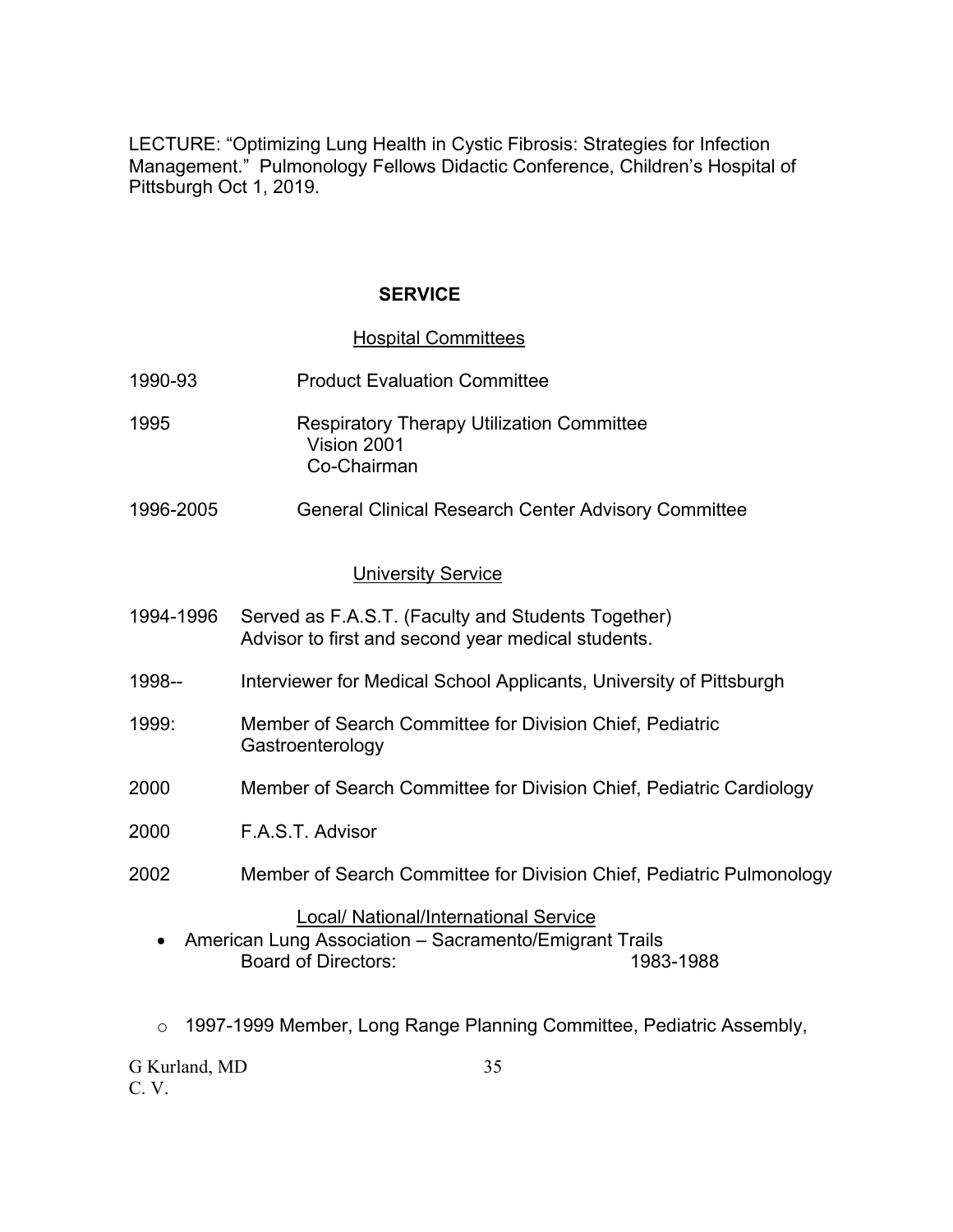American Thoracic Society.

- o 1999: Chairman, Manpower Subcommittee, Pediatric Assembly, American Thoracic Society
- o 1987-present Medical Volunteer, Western States 100 Mile Endurance Run, Sierra Mountains, California
- o 1998 Medical Volunteer, Laurel Highlands Trail 70 Mile Run
- o 2004-Present: Member, Pediatric Interstitial Lung Disease Consortium (Sponsored by the American Thoracic Society)
- o July 2009: Staff Member, Jerome Bettis/Children's Hospital of Pittsburgh Youth Asthma Camp, Pittsburgh, PA
- o 2010- 2015 Member, Pediatric Pulmonology Sub-Board of the American Board of Pediatrics. Member of Credentials Subcommittee
- o 2010: Member, Pediatric Planning Committee, American Thoracic Society
- o Member, United Network for Organ Sharing (UNOS) Lung Review Board, 2010-2014
- o Member, Board of Directors: American Lung Association, Mid-Atlantic July, 2017-

### **JOURNAL EDITORIAL BOARDS AND REVIEWER:**

Journal of Pediatric Transplantation (Associate Editor, Lung Transplantation) through 2014.

American Journal of Respiratory and Critical Care Medicine (Reviewer)

American Review of Diseases of Children (Reviewer)

Pediatric Pulmonology (Reviewer)

Journal of Pediatrics (Reviewer)

G Kurland, MD 36 C. V.